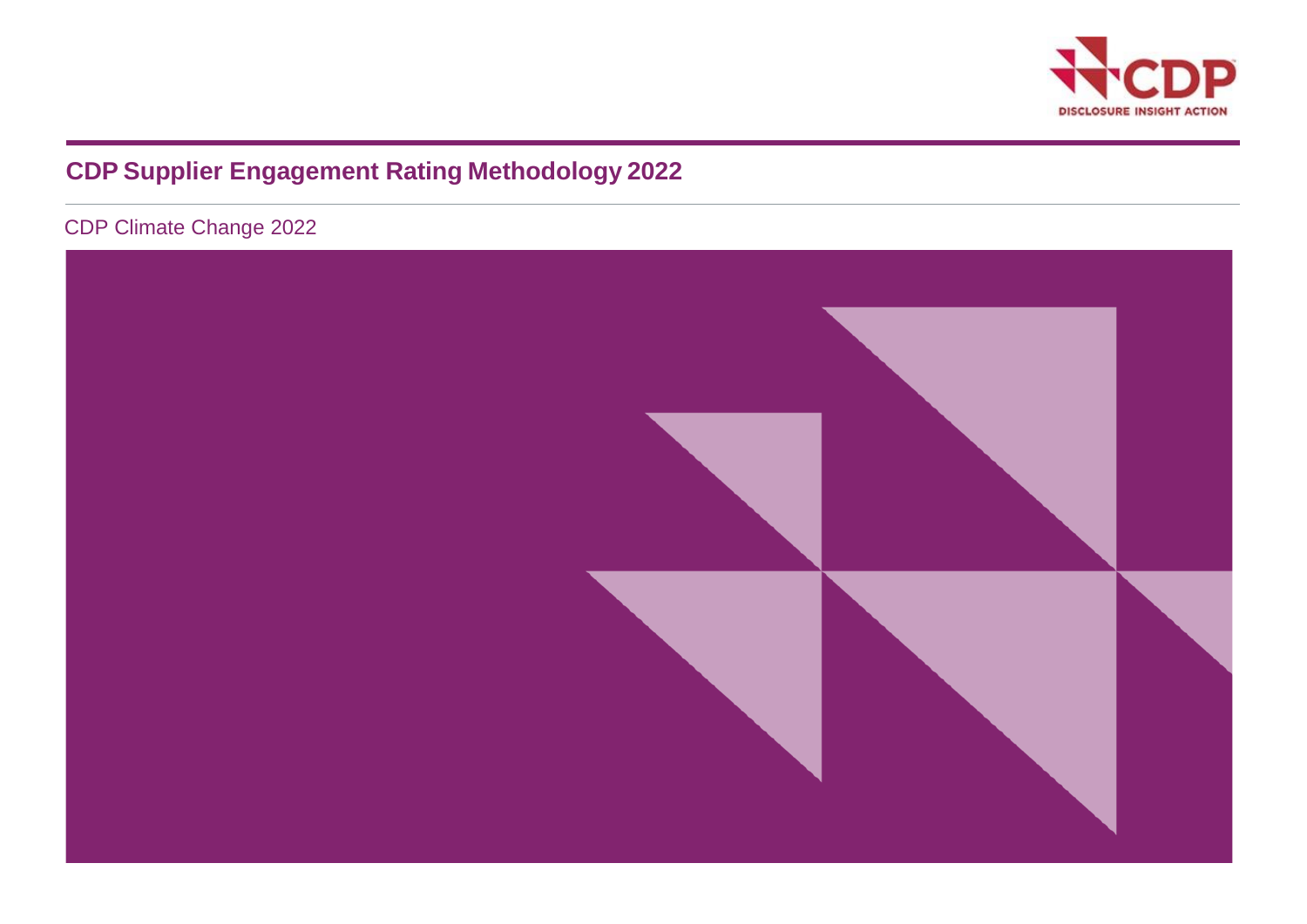## **CDP 2022 Supplier Engagement Rating methodology**

#### *Introduction*

The supplier engagement rating methodology provides a score which assesses supplier action as reported by a company's CDP response. The score assesses the level of detail and comprehensiveness of the content, as well as the company's awareness of climate change issues, management methods and progress towards action taken on climate change as reported in the response.

#### *Essential reading*

This methodology should be used in conjunction with the CDP climate change questionnaire guidance 2022, and the "Introduction to CDP scoring 2022" document, as well as the Supplier Engagement Rating Introduction. It is strongly recommended to familiarize yourself with the contents of both the 2022 guidance, the 2022 Scoring introduction document and the 2022 Supplier Engagement Rating document before using the scoring methodology. Please note that the "2022 Supplier Engagement Rating introduction" document contains information essential for the understanding and correct use of this scoring methodology.

#### *Status of this methodology*

This methodology is intended to provide guidance to companies on how their response will be scored.

"CDP reserves the right to remove, amend or alter scoring criteria as displayed in the scoring methodology at any time during the disclosure cycle, without notice or notification. Such changes will only be made in exceptional circumstances when necessary to ensure that the methodology remains fair, impartial and effective for the purpose of assessing progress towards environmental stewardship."

#### **CDP Climate Change Scoring Methodology 2022 - Version Control**

| Version number | Release/revision date | <b>Revision summary</b>                                                        |
|----------------|-----------------------|--------------------------------------------------------------------------------|
| 1.0            | 01/04/2022            | First version                                                                  |
|                | 29/04/2022            | Clarification of route A in question C4.1a<br>Clarification in question C12.1a |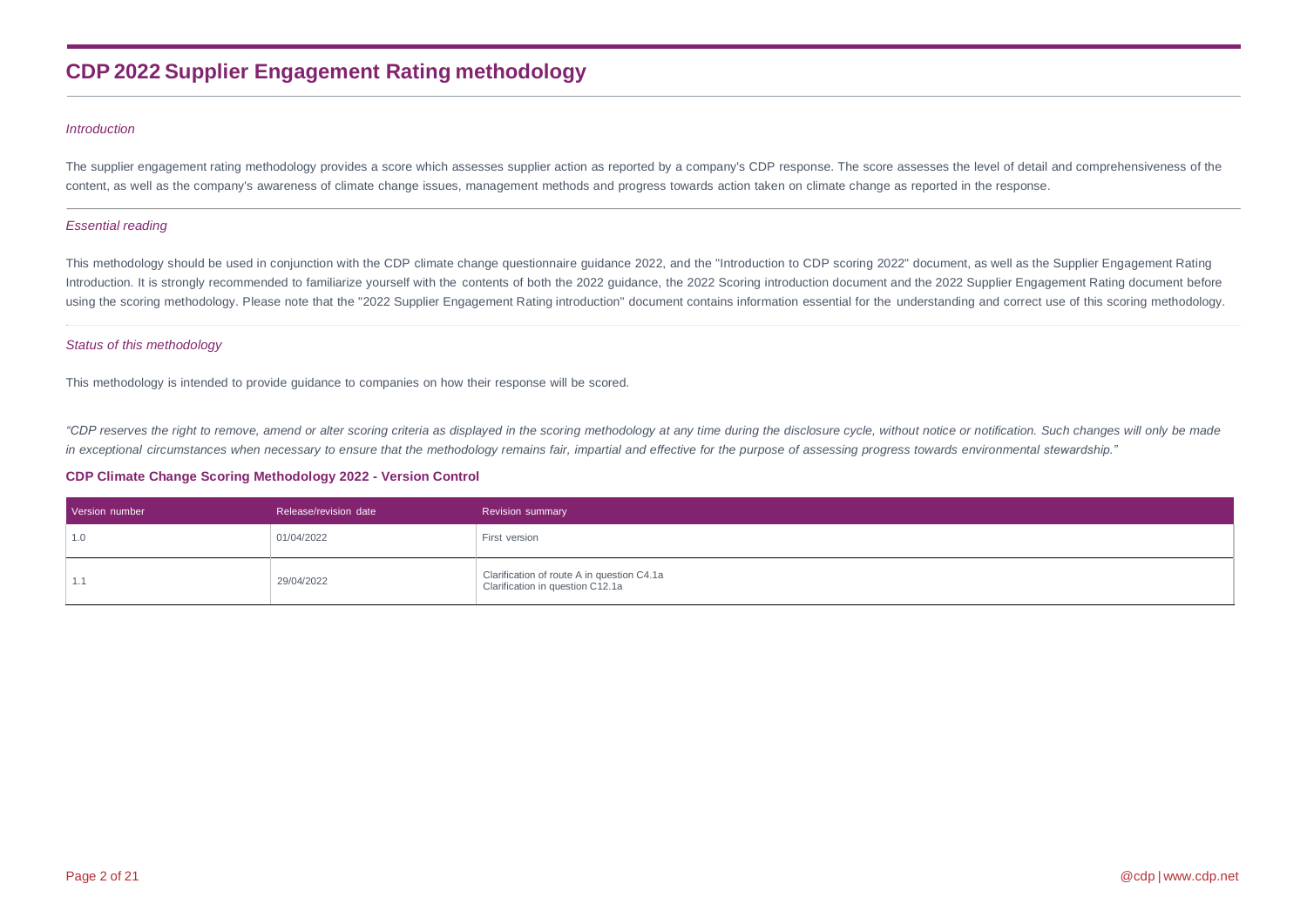## **Governance**

## Employee incentives

(C1.3) Do you provide incentives for the management of climate-related issues, including the attainment of targets?

## **Response options**

Please complete the following table:

|              | Provide incentives for the management of climate-related issues                                                                                | <b>Comment</b>                        |
|--------------|------------------------------------------------------------------------------------------------------------------------------------------------|---------------------------------------|
| Select from: |                                                                                                                                                | Text field (maximum 1,000 characters) |
|              | Yes<br>No, not currently but we plan to introduce them in the next two years<br>No, and we do not plan to introduce them in the next two years |                                       |

## **C1.3 - Scoring criteria**

### *Supplier Engagement Rating criteria*

Question not scored for Supplier Engagement Rating

| Numerator | <b>Denominator</b> |  |  |
|-----------|--------------------|--|--|
|           |                    |  |  |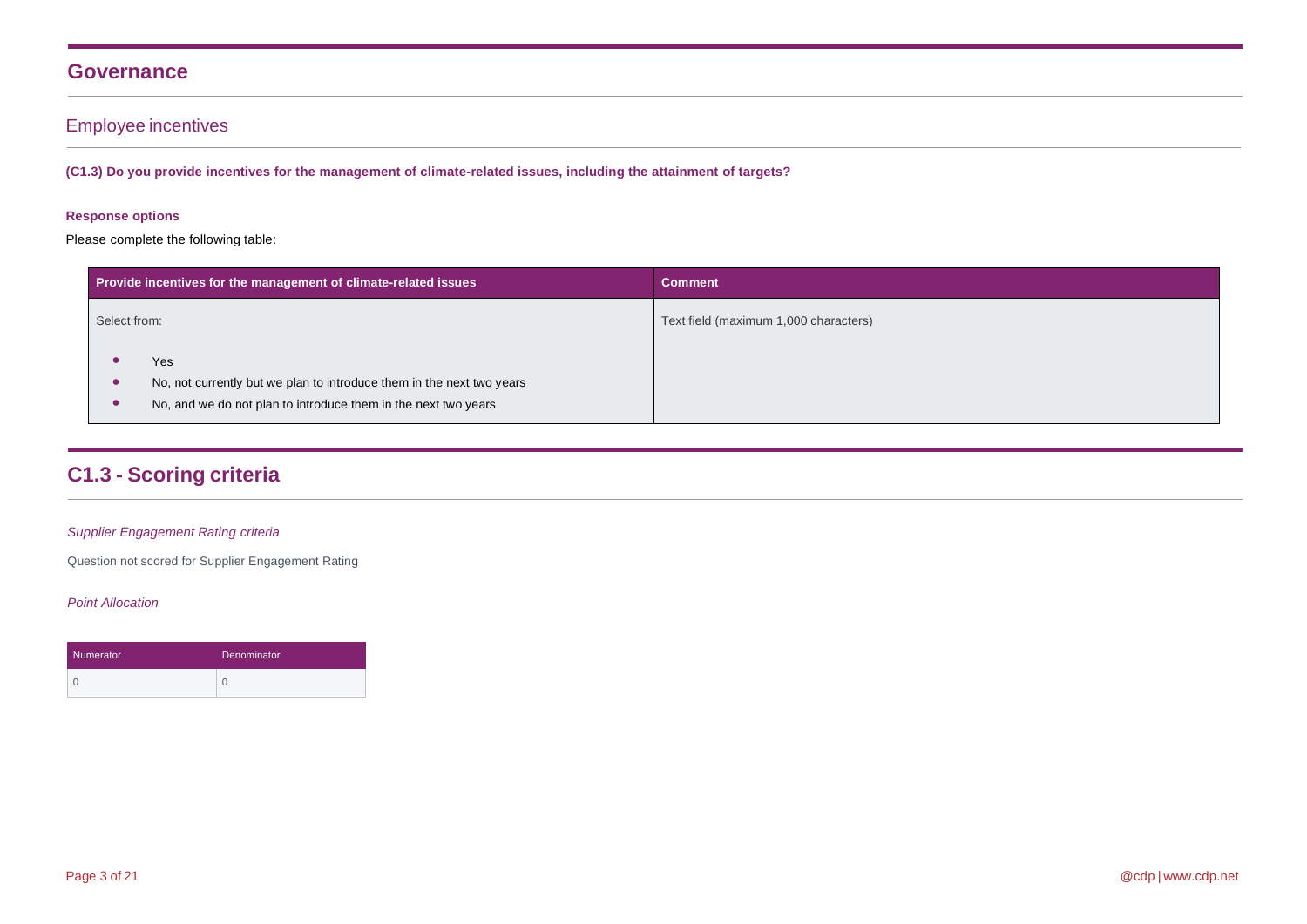### (C1.3a) Provide further details on the incentives provided for the management of climate-related issues (do not include the names of individuals).

### **Question dependencies**

This question only appears if you select "Yes" in response to C1.3.

### **Response options**

Please complete the following table. You are able to add rows by using the "Add Row" button at the bottom of the table.

| <b>Entitled to incentive</b>                                                                                                                                                                                                                                                                                                                                                                                                                                                                                                                                                                                                                                                                                                                                                                                                                                                                                                                                                                                   | <b>Type of incentive</b>                                        | <b>Activity incentivized</b>                                                                                                                                                                                                                                                                                                                                                                                                                                                                                                                                                                                                            | <b>Comment</b>                        |
|----------------------------------------------------------------------------------------------------------------------------------------------------------------------------------------------------------------------------------------------------------------------------------------------------------------------------------------------------------------------------------------------------------------------------------------------------------------------------------------------------------------------------------------------------------------------------------------------------------------------------------------------------------------------------------------------------------------------------------------------------------------------------------------------------------------------------------------------------------------------------------------------------------------------------------------------------------------------------------------------------------------|-----------------------------------------------------------------|-----------------------------------------------------------------------------------------------------------------------------------------------------------------------------------------------------------------------------------------------------------------------------------------------------------------------------------------------------------------------------------------------------------------------------------------------------------------------------------------------------------------------------------------------------------------------------------------------------------------------------------------|---------------------------------------|
| Select from:                                                                                                                                                                                                                                                                                                                                                                                                                                                                                                                                                                                                                                                                                                                                                                                                                                                                                                                                                                                                   | Select from:                                                    | Select all that apply:                                                                                                                                                                                                                                                                                                                                                                                                                                                                                                                                                                                                                  | Text field [maximum 2,400 characters] |
| <b>Board Chair</b><br>$\bullet$<br>Board/Executive board<br>Director on board<br>Corporate executive team<br>$\bullet$<br>Chief Executive Officer (CEO)<br>$\bullet$<br>Chief Financial Officer (CFO)<br>$\bullet$<br>Chief Operating Officer (COO)<br>$\bullet$<br>Chief Procurement Officer (CPO)<br>$\bullet$<br>Chief Risk Officer (CRO)<br>$\bullet$<br>Chief Sustainability Officer (CSO)<br>$\bullet$<br>Chief Investment Officer (CIO)<br>$\bullet$<br>[Financial services only]<br>Chief Underwriting Officer (CUO)<br>$\bullet$<br>[Financial services only]<br>Chief Credit Officer (CCO) [Financial<br>$\bullet$<br>services only]<br>Other C-Suite Officer<br>$\bullet$<br>President<br>$\bullet$<br>Executive officer<br>Management group<br>C<br>Business unit manager<br>Energy manager<br>Environmental, health, and safety<br>$\bullet$<br>manager<br>Environment/Sustainability manager<br>$\bullet$<br>Facilities manager<br>Process operation manager<br>Procurement manager<br>$\bullet$ | $\bullet$<br>Monetary reward<br>$\bullet$<br>Non-monetary award | $\bullet$<br>Emissions reduction project<br>$\bullet$<br>Emissions reduction target<br>$\bullet$<br>Energy reduction project<br>$\bullet$<br>Energy reduction target<br>$\bullet$<br>Efficiency project<br>$\bullet$<br><b>Efficiency target</b><br>Behavior change related indicator<br>$\bullet$<br>Environmental criteria included in purchases<br>$\bullet$<br>Supply chain engagement<br>$\bullet$<br>$\bullet$<br>Company performance against a climate-related<br>sustainability index<br>Portfolio/fund alignment to climate-related<br>$\bullet$<br>objectives [Financial services only]<br>$\bullet$<br>Other, please specify |                                       |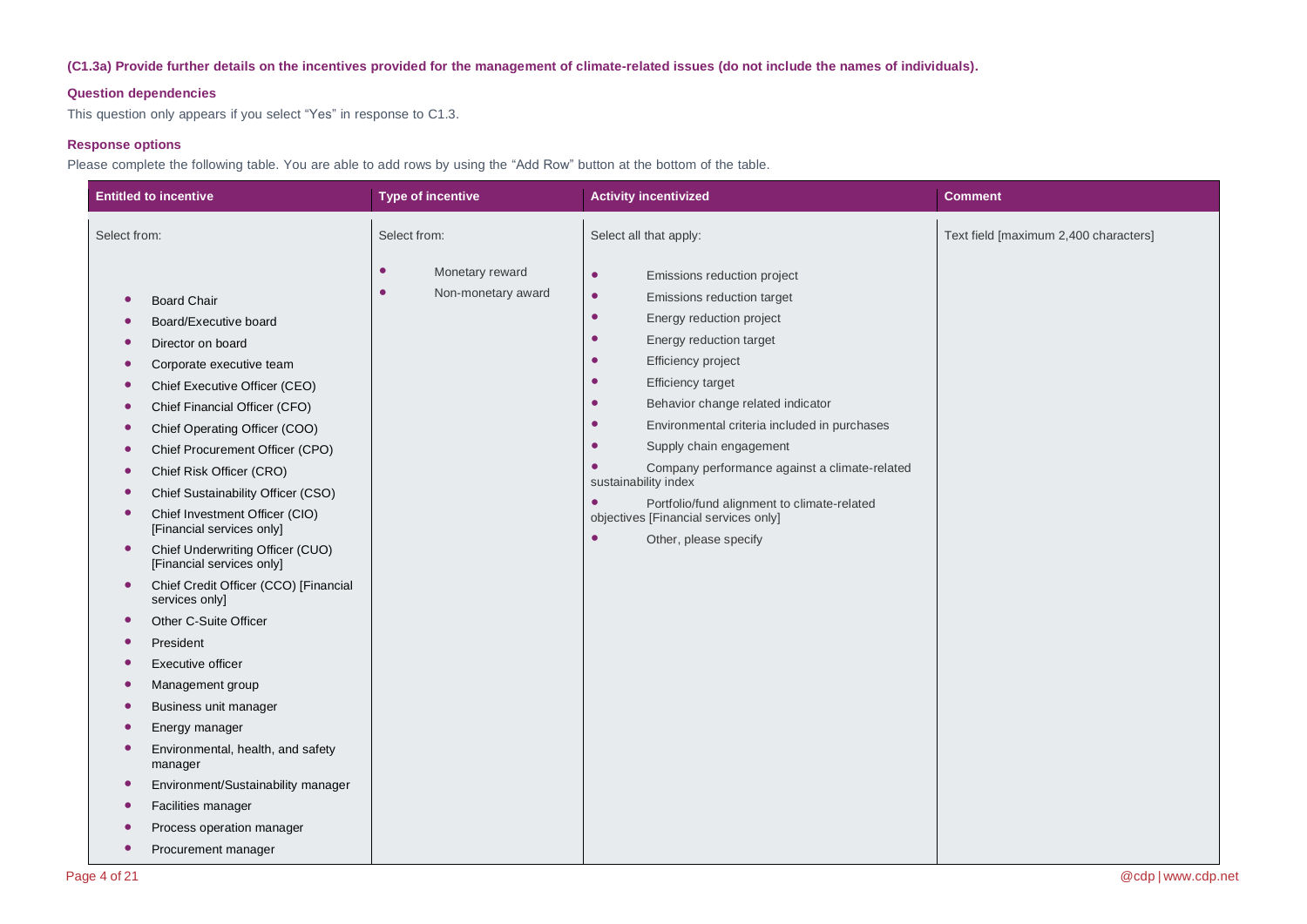| Public affairs manager                                              |
|---------------------------------------------------------------------|
| Risk manager                                                        |
| Portfolio/Fund manager [Financial<br>services only]                 |
| <b>ESG Portfolio/Fund manager</b><br>[Financial services only]      |
| Investment analyst [Financial services<br>only]                     |
| Dedicated Responsible Investment<br>staff [Financial services only] |
| Investor Relations staff [Financial<br>services only]               |
| Risk management staff [Financial<br>services only]                  |
| Buyers/purchasers                                                   |
| All employees                                                       |
| Other, please specify                                               |

[Add Row]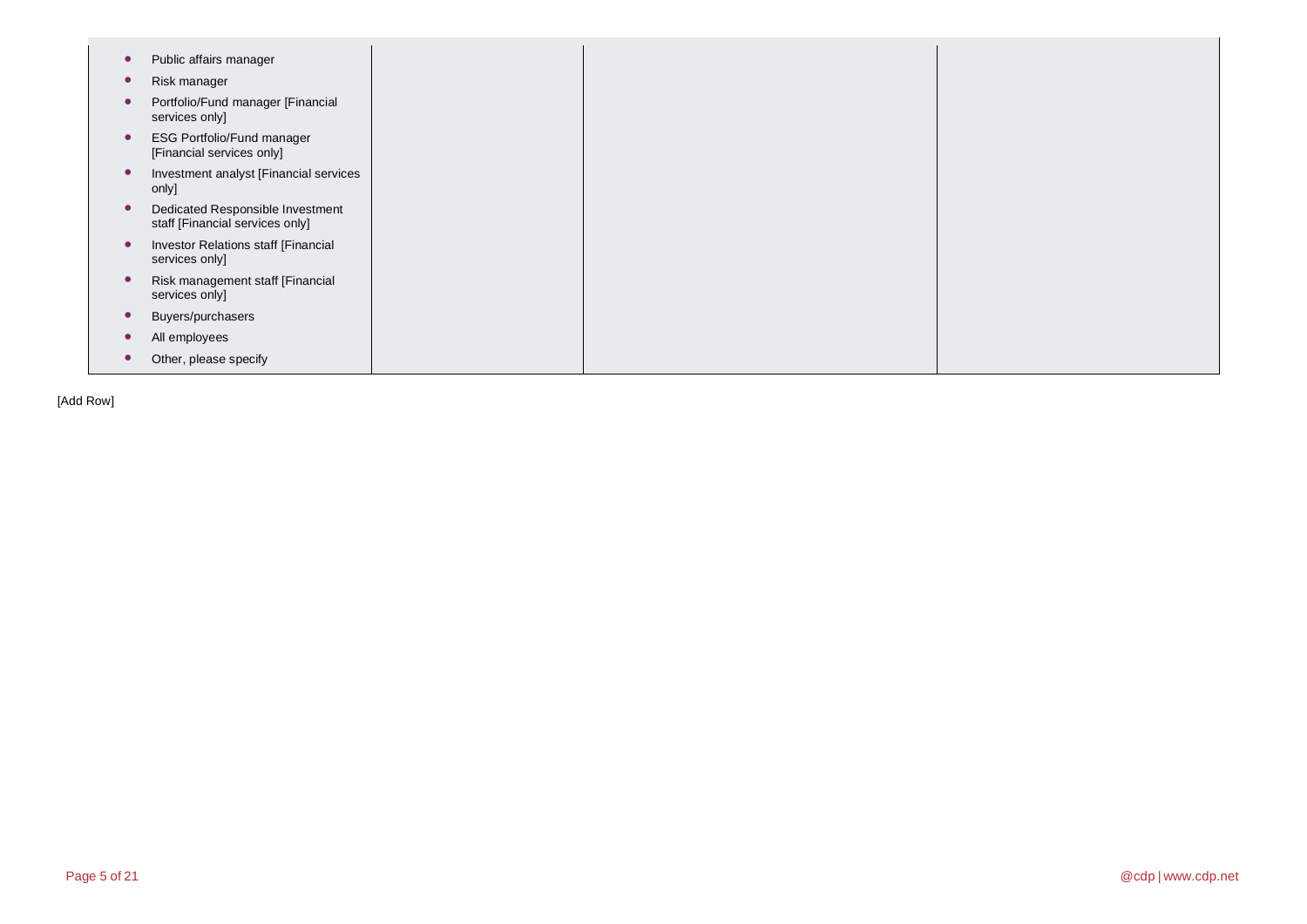# **C1.3a - Scoring criteria**

| <b>Supplier Engagement Rating criteria</b>                                                                                                                                                    |
|-----------------------------------------------------------------------------------------------------------------------------------------------------------------------------------------------|
| Points to be awarded:                                                                                                                                                                         |
| Α.                                                                                                                                                                                            |
| i) 'Buyers/purchasers' OR 'All employees' selected in 'Entitled to incentive' AND 'Monetary reward' in 'Type of incentive' - 2 points                                                         |
| 0R                                                                                                                                                                                            |
| ii) 'Buyers/purchasers' OR 'All employees' selected in 'Entitled to incentive' 'AND 'Non-monetary award' in 'Type of incentive' - 1 point                                                     |
| В.                                                                                                                                                                                            |
| iii) 'Chief Procurement Officer (CPO)', 'Chief Financial Officer (CFO)' or 'Procurement manager' selected in 'Entitled to incentive' AND 'Monetary reward' in 'Type of incentive' - 2 points  |
| 0 <sub>R</sub>                                                                                                                                                                                |
| iv) 'Chief Procurement Officer (CPO)', 'Chief Financial Officer (CFO)' or 'Procurement manager' selected in 'Entitled to incentive' AND 'Non-monetary award' in 'Type of incentive' - 1 point |
| C.                                                                                                                                                                                            |
| v) 'Environmental criteria included in purchases' or 'Supply chain engagement' selected in 'Activity incentivized' AND 'Monetary reward' in 'Type of incentive' - 2 points                    |
| 0R                                                                                                                                                                                            |
| vi) 'Environmental criteria included in purchases' or 'Supply chain engagement' selected in 'Activity incentivized' AND 'Non-monetary award' in 'Type of incentive' - 1 point                 |
| D.                                                                                                                                                                                            |
| 'No' selected in $C1.3 - 0$ points                                                                                                                                                            |

C1.3 left blank – 0 points

Please note that selecting the option 'Other, please specify' will not be considered for scoring.

| Disclosure numerator | Disclosure denominator |
|----------------------|------------------------|
|                      | 6                      |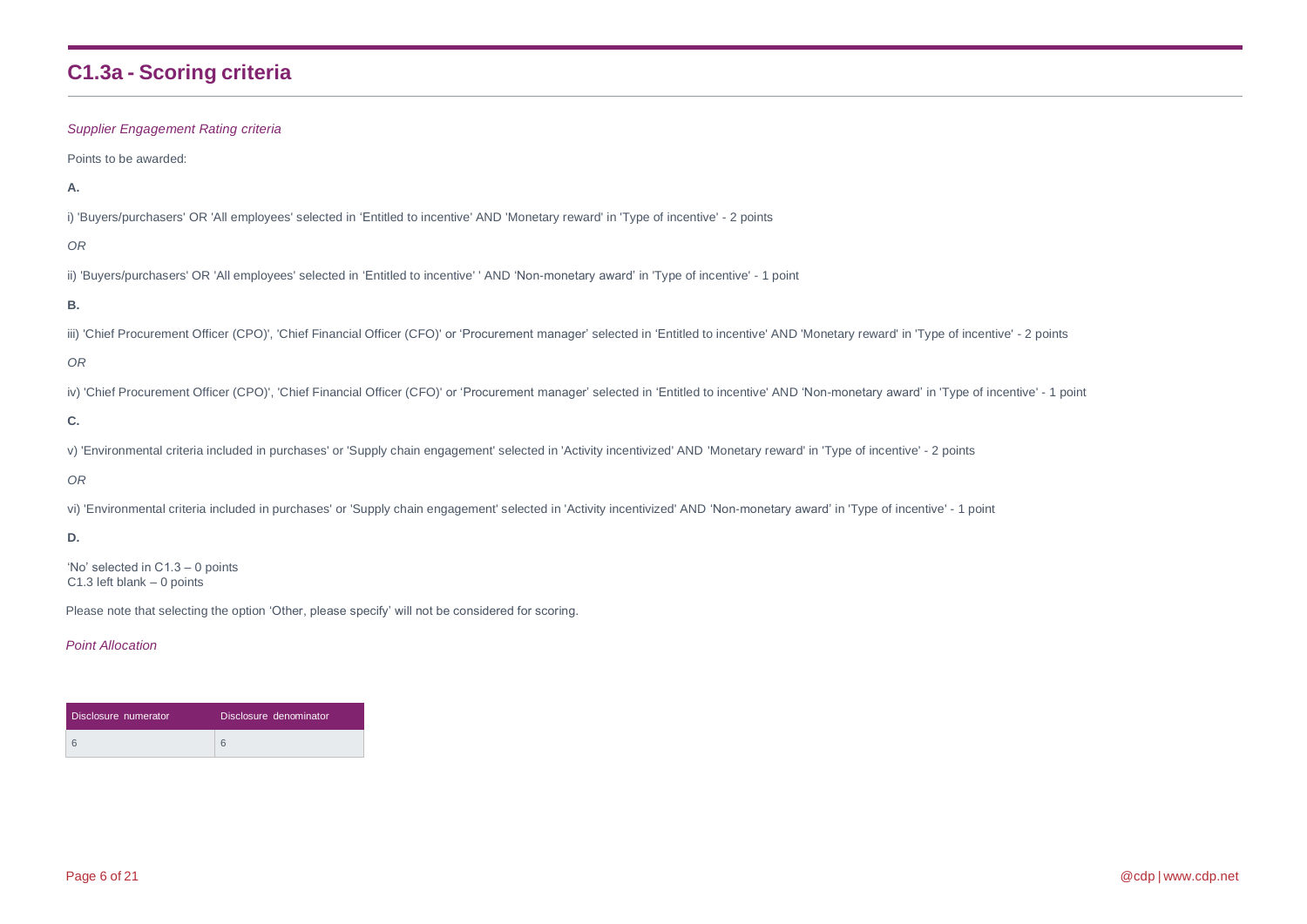## **(C3.1) Does your organization's strategy include a transition plan that aligns with a 1.5°C world?**

## **Response options**

Please complete the following table:

| <b>Transition plan</b>                                                                                                                                                                                                                                                                                                                                                                                                                                                                                                                                                | <b>Publicly</b><br>available<br>transition plan            | Mechanism by which feedback is<br>collected from shareholders on<br>your transition plan                                                                                                                                                                                                                                                                                                                                                                                                                                                                                            | <b>Description of</b><br>feedback<br>mechanism | <b>Frequency of feedback</b><br>collection                                                       | <b>Attach any</b><br>relevant<br>documents<br>which detail<br><b>your transition</b><br>plan (optional) | <b>Explain why your</b><br>organization does<br>not have a transition<br>plan that aligns with<br>$ a 1.5$ °C world and<br>any plans to develop<br>one in the future | Explain why climate-related risks and<br>opportunities have not influenced<br>vour strategy |
|-----------------------------------------------------------------------------------------------------------------------------------------------------------------------------------------------------------------------------------------------------------------------------------------------------------------------------------------------------------------------------------------------------------------------------------------------------------------------------------------------------------------------------------------------------------------------|------------------------------------------------------------|-------------------------------------------------------------------------------------------------------------------------------------------------------------------------------------------------------------------------------------------------------------------------------------------------------------------------------------------------------------------------------------------------------------------------------------------------------------------------------------------------------------------------------------------------------------------------------------|------------------------------------------------|--------------------------------------------------------------------------------------------------|---------------------------------------------------------------------------------------------------------|----------------------------------------------------------------------------------------------------------------------------------------------------------------------|---------------------------------------------------------------------------------------------|
| Select from:<br>Yes, we have a<br>transition plan which<br>aligns with a 1.5°C<br>world<br>$\bullet$<br>No, but our strategy<br>has been influenced<br>by climate-related<br>risks and<br>opportunities, and we<br>are developing a<br>transition plan within<br>two years<br>No, our strategy has<br>been influenced by<br>climate-related risks<br>and opportunities,<br>but we do not plan to<br>develop a transition<br>plan within two years<br>No, and our strategy<br>$\bullet$<br>has not been<br>influenced by<br>climate-related risks<br>and opportunities | Select from:<br>Yes<br>$\bullet$<br>$\bullet$<br><b>No</b> | Select from:<br>Our transition plan is voted on at<br><b>Annual General Meetings</b><br>(AGMs)<br>We have a different feedback<br>mechanism in place<br>Our transition plan is voted on at<br>AGMs and we also have an<br>additional feedback mechanism<br>in place<br>We do not have a feedback<br>mechanism in place, but we plan<br>to introduce one within the next<br>two years<br>We do not have a feedback<br>mechanism in place, and we do<br>not plan to introduce one within<br>the next two years<br>Not applicable as our<br>organization does not have<br>shareholders | Text field [maximum<br>2,500 characters]       | Select from:<br>More frequently<br>than annually<br>Annually<br>Less frequently<br>than annually | <b>[Functionality</b><br>that allows for<br>several<br>attachments]                                     | Text field [maximum<br>2,500 characters]                                                                                                                             | Text field [maximum 2,500 characters]                                                       |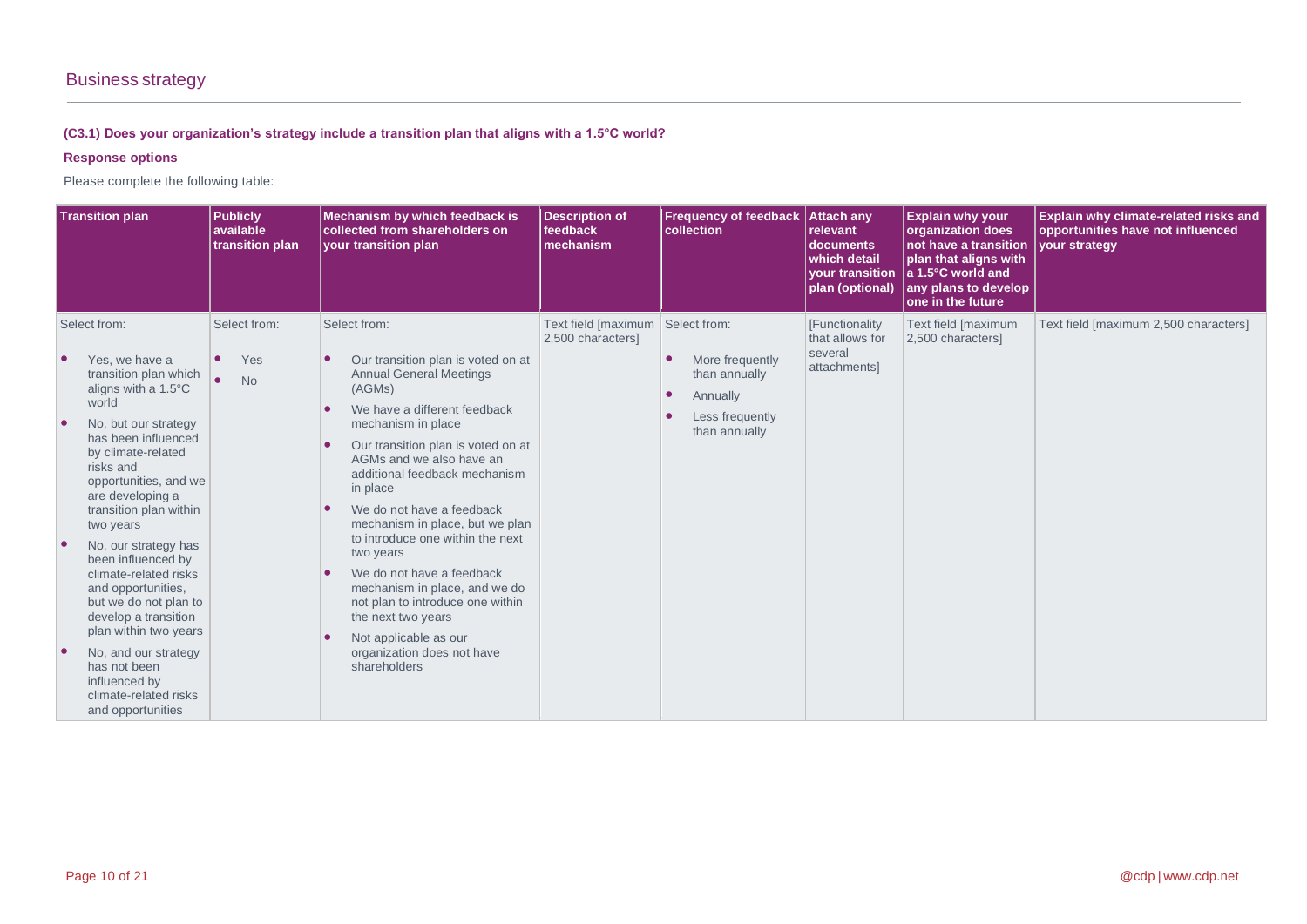## **C3.1 - Scoring criteria**

### *Supplier Engagement Rating criteria*

'No, our strategy has been influenced by climate-related risks and opportunities, but we do not plan to develop a transition plan within two years' selected in column 'Transition plan' - 1 point

OR

Either 'No, but our strategy has been influenced by climate-related risks and opportunities, and we are developing a transition plan within two years' OR 'Yes, we have a transition plan which aligns with a 1.5°C world' selected in column 'Transition plan' - 2 points

| Numerator | Denominator |  |  |
|-----------|-------------|--|--|
|           |             |  |  |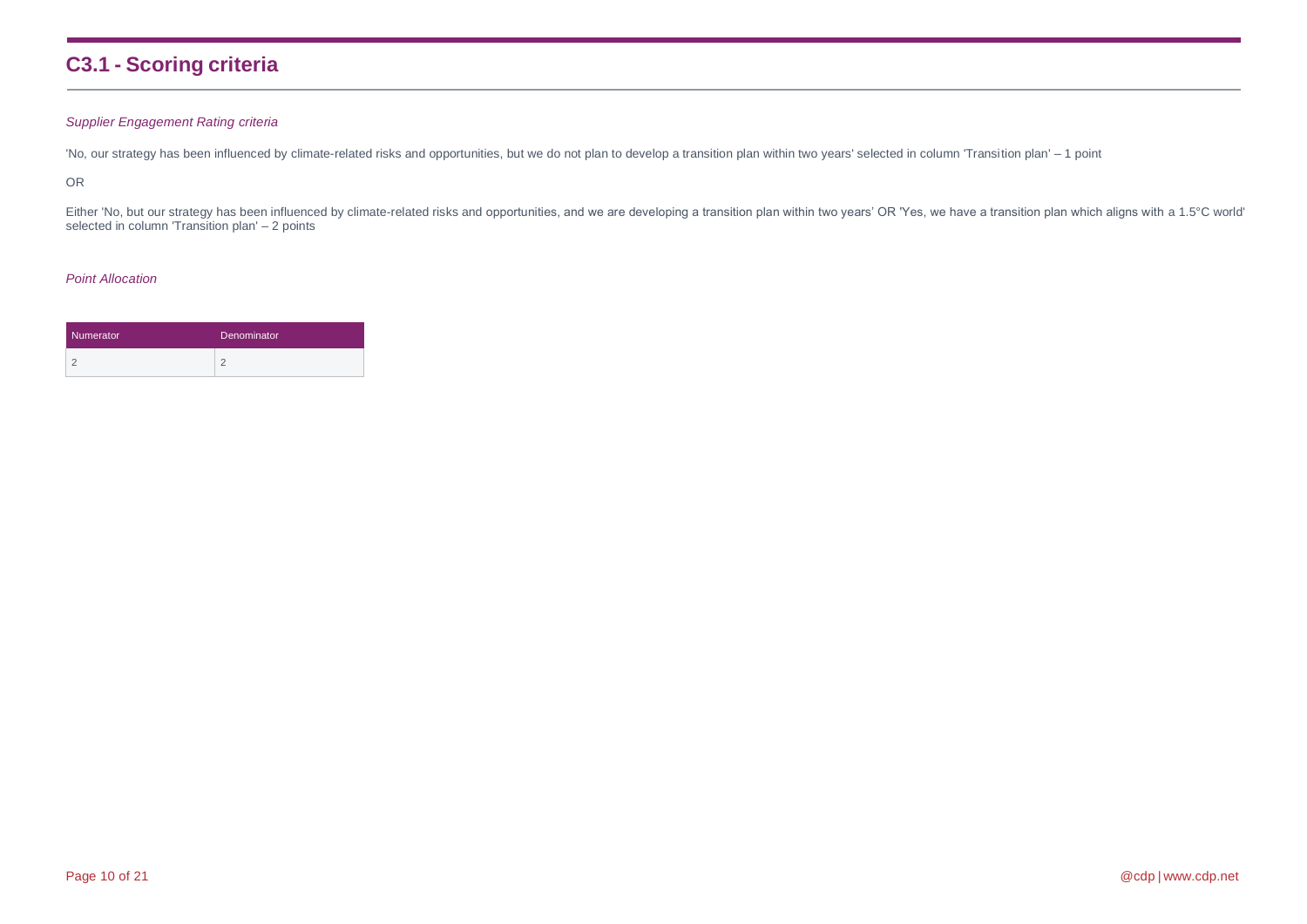## **Targets**

## **Targets**

### **Targets Scoring Notes**

Please note that:

- Where an organization reports both absolute and intensity targets, all targets will be scored and the question for which the score which has the most positive impact on the company's score will be recorded (either the question C4.1a or C4.1b).

### **(C4.1) Did you have an emissions target that was active in the reporting year?**

#### **Response options**

Select one of the following options:

- Absolute target
- Intensity target
- Portfolio target [FS only]
- No target

## **C4.1 - Scoring criteria**

### *Supplier Engagement Rating criteria*

Question not scored for Supplier Engagement Rating

| Disclosure numerator | Disclosure denominator |
|----------------------|------------------------|
|                      |                        |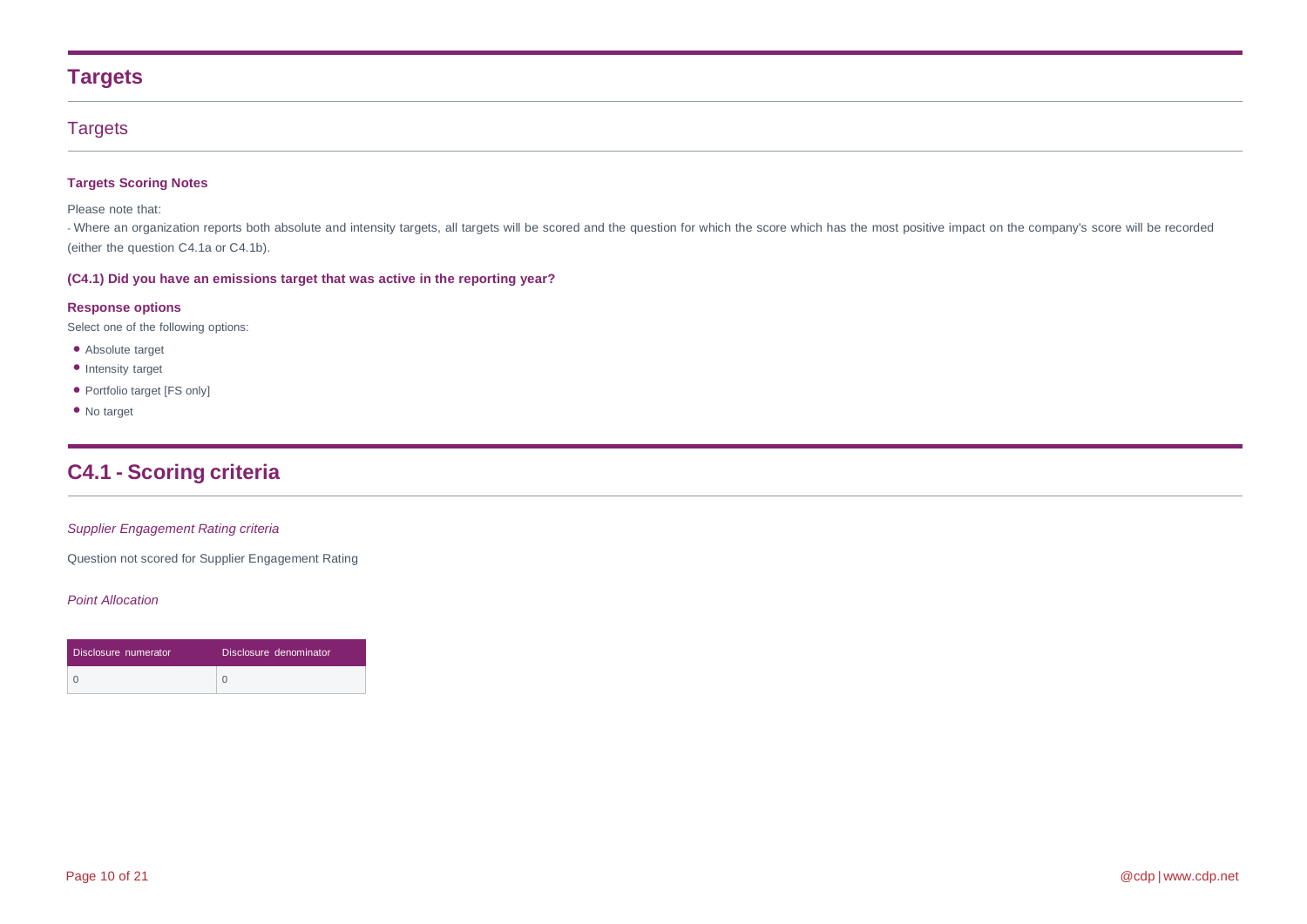## **(C4.1a) Provide details of your absolute emissions target(s) and progress made against those targets.**

### **Question dependencies**

This question only appears if you select "Absolute target" or "Both absolute and intensity targets" in response to C4.1.

## **Response options**

Please complete the following table. The table is displayed over several rows for readability. You are able to add rows by using the "Add Row" button at the bottom of the table.

| <b>Target</b><br>reference<br>number | Year target was<br>set                                       | <b>Target coverage</b>                                                                                                                                                                                      | Scope(s)                                                                                          | Scope 2<br>accounting<br>method                                              | Scope 3 category(ies)                                                                                                                                                                                                                                                                                                                                                                                                                                                                                                                                                                                                                                                                                                                                 | <b>Base year</b>                                             | <b>Base year Scope 1</b><br>emissions covered by<br>target (metric tons<br>CO <sub>2</sub> e                           | <b>Base year Scope 2</b><br>emissions covered by target<br>(metric tons CO2e)              |
|--------------------------------------|--------------------------------------------------------------|-------------------------------------------------------------------------------------------------------------------------------------------------------------------------------------------------------------|---------------------------------------------------------------------------------------------------|------------------------------------------------------------------------------|-------------------------------------------------------------------------------------------------------------------------------------------------------------------------------------------------------------------------------------------------------------------------------------------------------------------------------------------------------------------------------------------------------------------------------------------------------------------------------------------------------------------------------------------------------------------------------------------------------------------------------------------------------------------------------------------------------------------------------------------------------|--------------------------------------------------------------|------------------------------------------------------------------------------------------------------------------------|--------------------------------------------------------------------------------------------|
| Abs1-<br>Abs100                      | Numerical field<br>Jenter a number<br>between 1900-<br>2022] | Select from:<br>$\bullet$<br>Company-wide<br><b>Business division</b><br>$\bullet$<br><b>Business activity</b><br>Site/facility<br>$\bullet$<br>Country/region<br>Product-level<br>Other, please<br>specify | Select all that<br>apply:<br>$\bullet$<br>Scope 1<br>$\bullet$<br>Scope 2<br>$\bullet$<br>Scope 3 | Select from:<br>Location-<br>$\bullet$<br>based<br>Market-based<br>$\bullet$ | Select all that apply:<br>$\bullet$<br>Category 1:<br>Purchased goods<br>and services<br>Category 2: Capital<br>$\bullet$<br>goods<br>Category 3: Fuel-<br>$\bullet$<br>and-energy-related<br>activities (not<br>included in Scopes 1<br>or $2)$<br>$\bullet$<br>Category 4:<br>Upstream<br>transportation and<br>distribution<br>Category 5: Waste<br>$\bullet$<br>generated in<br>operations<br>$\bullet$<br>Category 6:<br><b>Business travel</b><br>Category 7:<br>$\bullet$<br>Employee<br>commuting<br>Category 8:<br>$\bullet$<br>Upstream leased<br>assets<br>Category 9:<br>$\bullet$<br>Downstream<br>transportation and<br>distribution<br>Category 10:<br>$\bullet$<br>Processing of sold<br>products<br>Category 11: Use of<br>$\bullet$ | Numerical field<br>[enter a number<br>between 1900-<br>2022] | Numerical field [enter a<br>number from 0-<br>999,999,999,999 using a<br>maximum of 2 decimal<br>places and no commas] | Percentage field [enter a<br>percentage from 0-100 using a<br>maximum of 2 decimal places] |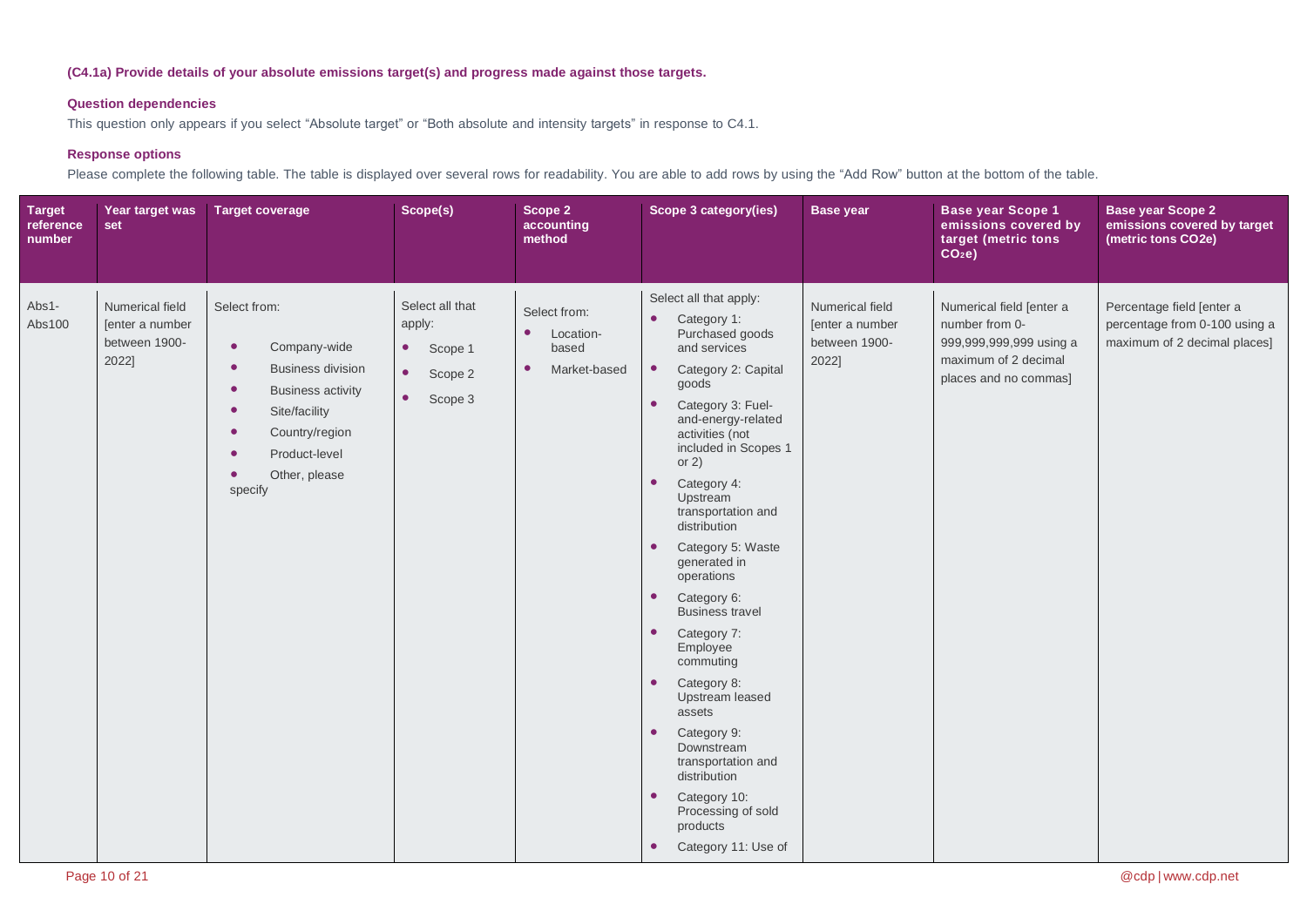|  | sold products<br>Category 12: End-of-<br>life treatment of sold<br>products |  |
|--|-----------------------------------------------------------------------------|--|
|  | Category 13:<br>Downstream leased<br>assets                                 |  |
|  | Category 14:<br>Franchises                                                  |  |
|  | Category 15:<br>Investments [does<br>not appear to FS]                      |  |
|  | Other (upstream)<br>Other (downstream)                                      |  |

| <b>Base year Scope 3 emissions</b><br>covered by target (metric tons<br>CO <sub>2</sub> e)                         | Total base year emissions covered<br>by target in all selected Scopes<br>(metric tons CO2e)                     | <b>Base year Scope 1 emissions</b><br>covered by target as % of total<br>base year emissions in Scope | <b>Base year Scope 2</b><br>emissions covered by target,<br>as % of total base year<br>emissions in Scope 2 | <b>Base year Scope 3 emissions</b><br>covered by target as % of total<br>base year emissions in Scope 3<br>(in all Scope 3 categories) | Base year emissions covered by<br>target in all selected Scopes as % of<br>total base year emissions in all<br>selected Scopes |
|--------------------------------------------------------------------------------------------------------------------|-----------------------------------------------------------------------------------------------------------------|-------------------------------------------------------------------------------------------------------|-------------------------------------------------------------------------------------------------------------|----------------------------------------------------------------------------------------------------------------------------------------|--------------------------------------------------------------------------------------------------------------------------------|
| Numerical field [enter a number<br>from 0-999,999,999,999 using a<br>maximum of 2 decimal places and<br>no commas] | Numerical field [enter a number from<br>0-999,999,999,999 using a maximum<br>of 2 decimal places and no commas] | Percentage field [enter a<br>percentage from 0-100 using a<br>maximum of 2 decimal places]            | Percentage field [enter a<br>percentage from 0-100 using a<br>maximum of 2 decimal places]                  | Percentage field [enter a<br>percentage from 0-100 using a<br>maximum of 2 decimal places]                                             | Percentage field [enter a percentage<br>from 0-100 using a maximum of 2<br>decimal places]                                     |

| <b>Target year</b>                                             | <b>Targeted reduction from base</b><br>year $(\%)$                                         | Total emissions in target year<br>covered by target in all selected<br>Scopes (metric tons CO2e)<br>[auto-calculated] | Scope 1 emissions in<br>reporting year covered by<br>target (metric tons CO2e)                                     | Scope 2 emissions in<br>reporting year covered by<br>target (metric tons CO2e) | Scope 3 emissions in reporting<br>year covered by target (metric<br>tons CO <sub>2</sub> e)                        |
|----------------------------------------------------------------|--------------------------------------------------------------------------------------------|-----------------------------------------------------------------------------------------------------------------------|--------------------------------------------------------------------------------------------------------------------|--------------------------------------------------------------------------------|--------------------------------------------------------------------------------------------------------------------|
| Numerical field [enter a<br>whole number between<br>2000-2100] | Percentage field [enter a<br>percentage from 0-100 using a<br>maximum of 2 decimal places] | Numerical field [0-<br>999,999,999,999]                                                                               | Numerical field [enter a number<br>from 0-999,999,999,999 using a<br>maximum of 2 decimal places<br>and no commas] | Percentage field [-999 to<br>9991                                              | Numerical field [enter a number from<br>0-999,999,999,999 using a<br>maximum of 2 decimal places and<br>no commas] |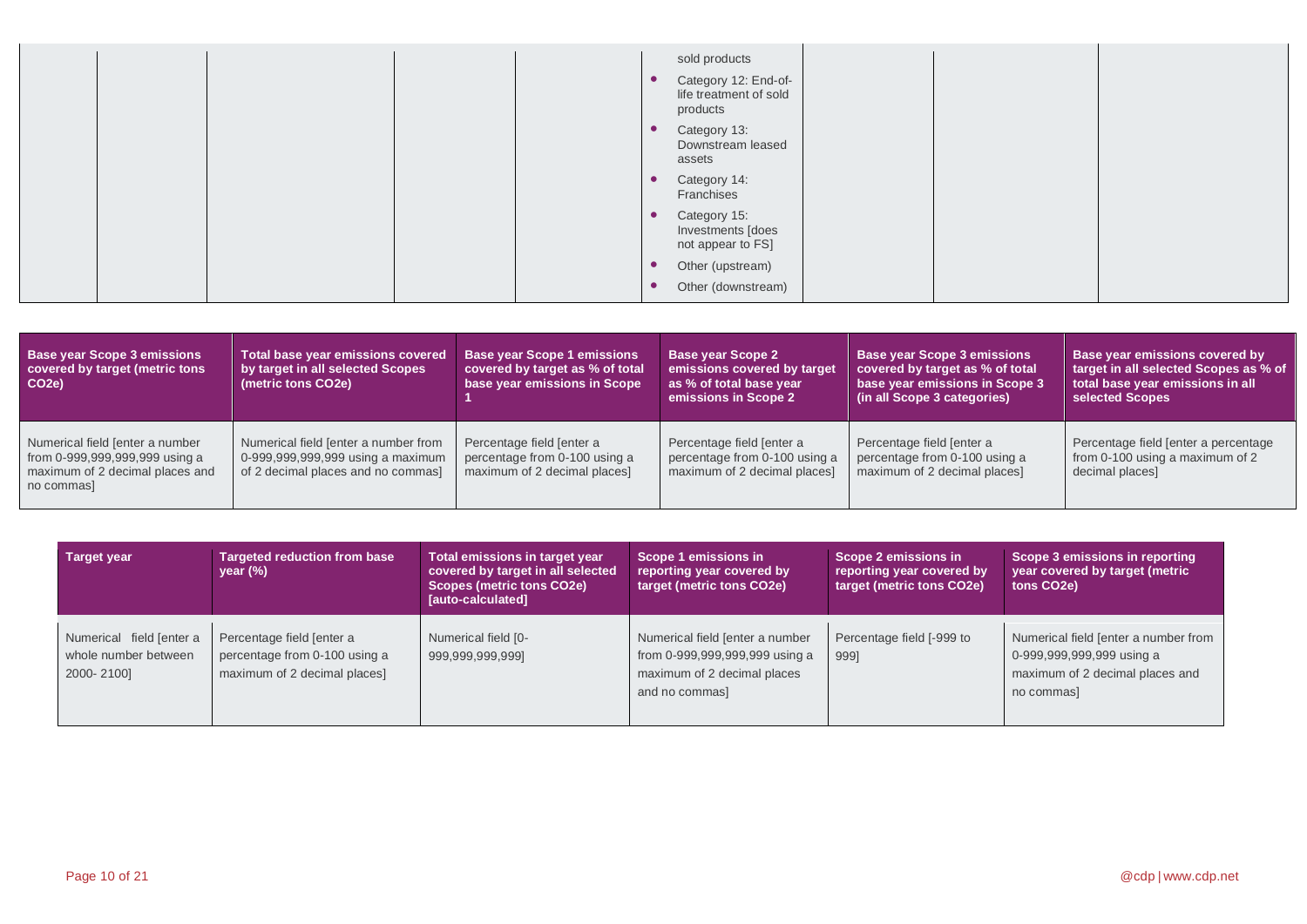| Total emissions in reporting<br>year covered by target in all<br>selected scopes (metric tons<br>CO <sub>2</sub> e) | % of target achieved relative<br>to base year<br>[auto-calculated] | <b>Target status in</b><br>reporting year                                                                    | Is this a<br>science-based<br>target?     | Target ambition*                                                                                | Please explain<br>(including target)<br>coverage)   | <b>Plan for</b><br>achieving target,<br>and progress<br>made to the end<br>of the reporting<br>year | List the<br>emissions<br>reduction<br>initiatives which<br>contributed most<br>to achieving this<br>target |
|---------------------------------------------------------------------------------------------------------------------|--------------------------------------------------------------------|--------------------------------------------------------------------------------------------------------------|-------------------------------------------|-------------------------------------------------------------------------------------------------|-----------------------------------------------------|-----------------------------------------------------------------------------------------------------|------------------------------------------------------------------------------------------------------------|
| Numerical field [enter a number<br>from 0-999,999,999,999 using a<br>maximum of 2 decimal places and<br>no commas   | Percentage field                                                   | Select from:<br><b>New</b><br>Underway<br>$\bullet$<br>Achieved<br>Expired<br>Revised<br>Replaced<br>Retired | Select from<br>drop-down<br>options below | Select from:<br>1.5°C aligned<br>Well-below 2°C aligned<br>2°C aligned<br>Other, please specify | <b>Text field</b><br>[maximum 2,400]<br>characters] | Text field<br>[maximum 2,500]<br>characters]                                                        | Text field<br>[maximum 2,500<br>characters]                                                                |

*\*This column only appears if you select one of the "Yes…" options in column "Is this a science-based target?"*

#### *Is this a science-based target? drop-down options:*

Select one of the following options:

- Yes, this target has been approved as science-based by the Science-Based Targets initiative
- Yes, we consider this a science-based target, but this target has not been approved as science-based by the Science-Based Targets initiative
- No, but we are reporting another target that is science-based
- No, but we anticipate setting one in the next 2 years
- No, and we do not anticipate setting one in the next 2 years

## **C4.1a - Scoring criteria**

#### *Supplier Engagement Rating criteria*

#### **A)**

The following columns must all be completed to be eligible for points:

- Scope(s) (or Scope 3 category)
- Target year

If these columns have been completed, companies will be scored for points in both route A and route B below:

Up to 3 points will be awarded based on performance against the Leadership criteria for question C4.1a in the full tier Climate Change methodology. Please see the [Climate change](https://guidance.cdp.net/en/guidance?cid=30&ctype=theme&idtype=ThemeID&incchild=1µsite=0&otype=ScoringMethodology&page=1&tags=TAG-605%2CTAG-646) 2022 methodology for details on the criteria.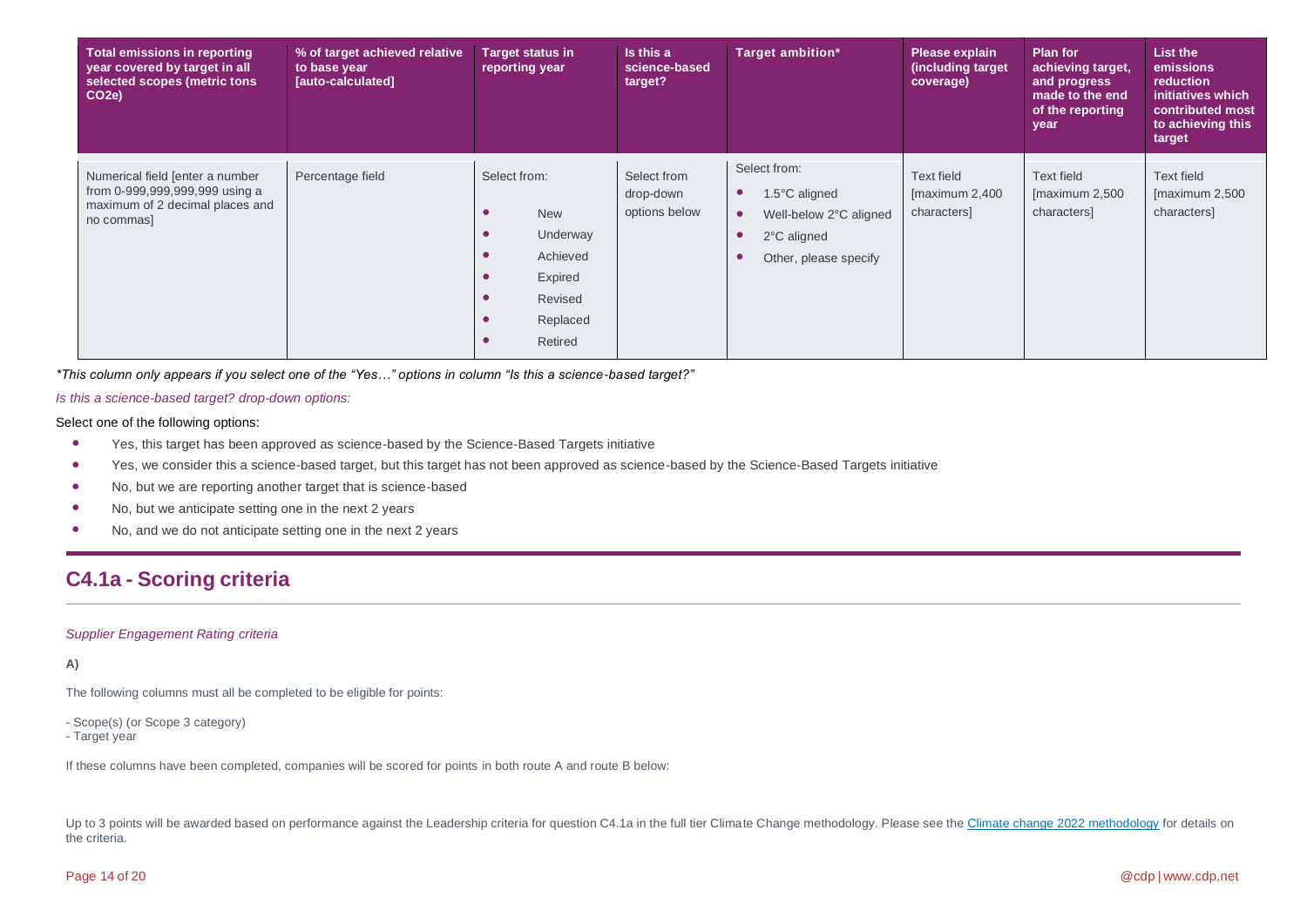**B)** 

#### i) If 'Scope' is 'Scope 3: Purchased goods and services' - 2 points

- ii) If 'Scope' is any upstream category 1 point
- 'Category 2: Capital goods',
- 'Category 3: Fuel- and energy-related activities (not included in Scopes 1 or 2)'
- 'Category 4: Upstream transportation & distribution'
- 'Category 5: Waste generated in operations'
- 'Category 6: Business travel'
- 'Category 7: Employee commuting'
- 'Category 8: Upstream leased assets'

## **C)**

If 'No target' is selected in C4.1 - 0 points If C4.1 is left blank - 0 points

Please note that selecting the option 'Other, please specify' will not be considered for scoring. If an organizations' CDP Climate Change score is a C or lower, 0/3 points are scored for route A.

| Numerator | Denominator |
|-----------|-------------|
| ÷         | h           |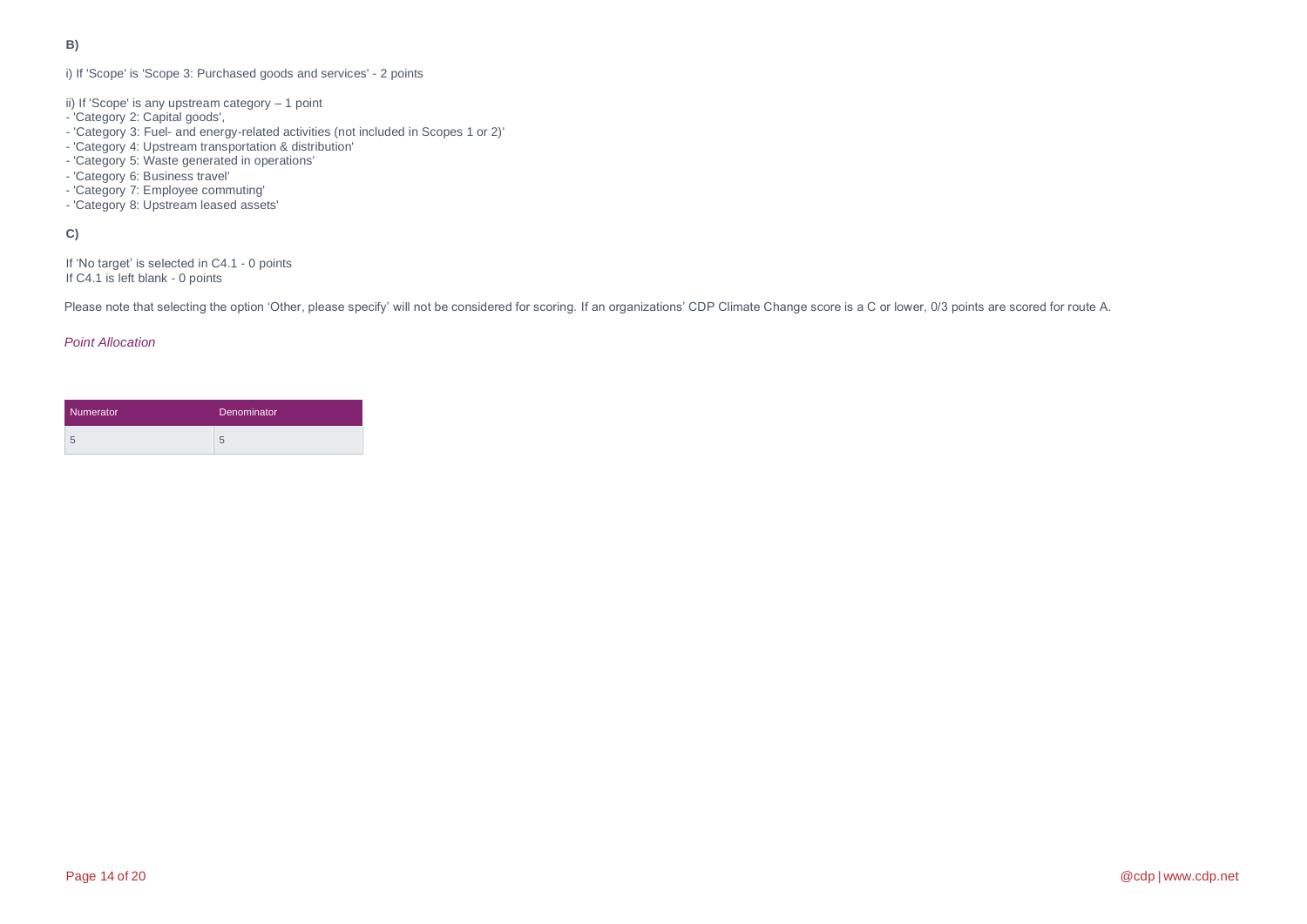### **(C4.1b) Provide details of your emissions intensity target(s) and progress made against those target(s).**

#### **Question dependencies**

This question only appears if you select "Intensity target" or "Both absolute and intensity target" in response to C4.1.

### **Response options**

Please complete the following table. The table is displayed over several rows for readability. You are able to add rows by using the "Add Row" button at the bottom of the table.

| Target<br>reference set<br>number |                                                              | Year target was Target coverage                                                                                                                                                              | Scope(s)                                                                | Scope 2 accounting<br>method                   | Scope 3 category(ies)                                                                                                                                                                                                                                                                                                                                                                                                                                                                                                                                                                                                                                                                                                                                                | Intensity metric                        |
|-----------------------------------|--------------------------------------------------------------|----------------------------------------------------------------------------------------------------------------------------------------------------------------------------------------------|-------------------------------------------------------------------------|------------------------------------------------|----------------------------------------------------------------------------------------------------------------------------------------------------------------------------------------------------------------------------------------------------------------------------------------------------------------------------------------------------------------------------------------------------------------------------------------------------------------------------------------------------------------------------------------------------------------------------------------------------------------------------------------------------------------------------------------------------------------------------------------------------------------------|-----------------------------------------|
| $Int1-$<br>Int100                 | Numerical field<br>[enter a number<br>between 1900-<br>2022] | Select from:<br>$\bullet$<br>Company-wide<br><b>Business</b><br>division<br><b>Business</b><br>activity<br>Site/facility<br>٠<br>Country/region<br>Product level<br>Other, please<br>specify | Select all that<br>apply:<br>$\bullet$<br>Scope 1<br>Scope 2<br>Scope 3 | Select from:<br>Location-based<br>Market-based | Select all that apply:<br>Category 1: Purchased goods and services<br>Category 2: Capital goods<br>Category 3: Fuel-and-energy-related activities (not included in Scopes 1 or<br>2)<br>Category 4: Upstream transportation and distribution<br>Category 5: Waste generated in operations<br>Category 6: Business travel<br>Category 7: Employee commuting<br>Category 8: Upstream leased assets<br>Category 9: Downstream transportation and distribution<br>Category 10: Processing of sold products<br>Category 11: Use of sold products<br>Category 12: End-of-life treatment of sold products<br>Category 13: Downstream leased assets<br>Category 14: Franchises<br>Category 15: Investments [does not appear to FS]<br>Other (upstream)<br>Other (downstream) | Select from drop-<br>down options below |

| <b>Base</b><br>I year                                                    | Intensity figure in<br>base year for Scope 1 vear for Scope 2<br>unit of activity)                | Intensity figure in base Intensity figure in base<br>(metric tons $CO2e$ per (metric tons $CO2e$ per<br>unit of activity)                        | $ $ year for Scope 3 (metric $ $ year for all selected<br>tons $CO2e$ per unit of<br>$ $ activity)                      | Intensity figure in base<br>Scopes (metric tons CO <sub>2</sub> e   covered by this Scope 1<br>per unit of activity)    | ∣% of total base year<br>emissions in Scope 1<br>intensity figure                             | % of total base year emissions<br>in Scope 2 covered by this<br>Scope 2 intensity figure   |
|--------------------------------------------------------------------------|---------------------------------------------------------------------------------------------------|--------------------------------------------------------------------------------------------------------------------------------------------------|-------------------------------------------------------------------------------------------------------------------------|-------------------------------------------------------------------------------------------------------------------------|-----------------------------------------------------------------------------------------------|--------------------------------------------------------------------------------------------|
| Numerical<br>field<br>Tenter a<br>number<br>between<br>$1900 -$<br>2022] | Numerical field [enter<br>a number from 0-<br>a maximum of 10<br>decimal places and no<br>commas] | Numerical field [enter a<br>number from 0-<br>999,999,999,999 using 999,999,999,999 using<br>a maximum of 10<br>decimal places and no<br>commas] | Numerical field [enter a<br>number from 0-<br>999,999,999,999 using a<br>maximum of 10 decimal<br>places and no commas] | Numerical field [enter a<br>number from 0-<br>999,999,999,999 using a<br>maximum of 10 decimal<br>places and no commas] | Percentage field [enter a<br>percentage from 0-100<br>using a maximum of 2<br>decimal places] | Percentage field [enter a<br>percentage from 0-100 using a<br>maximum of 2 decimal places] |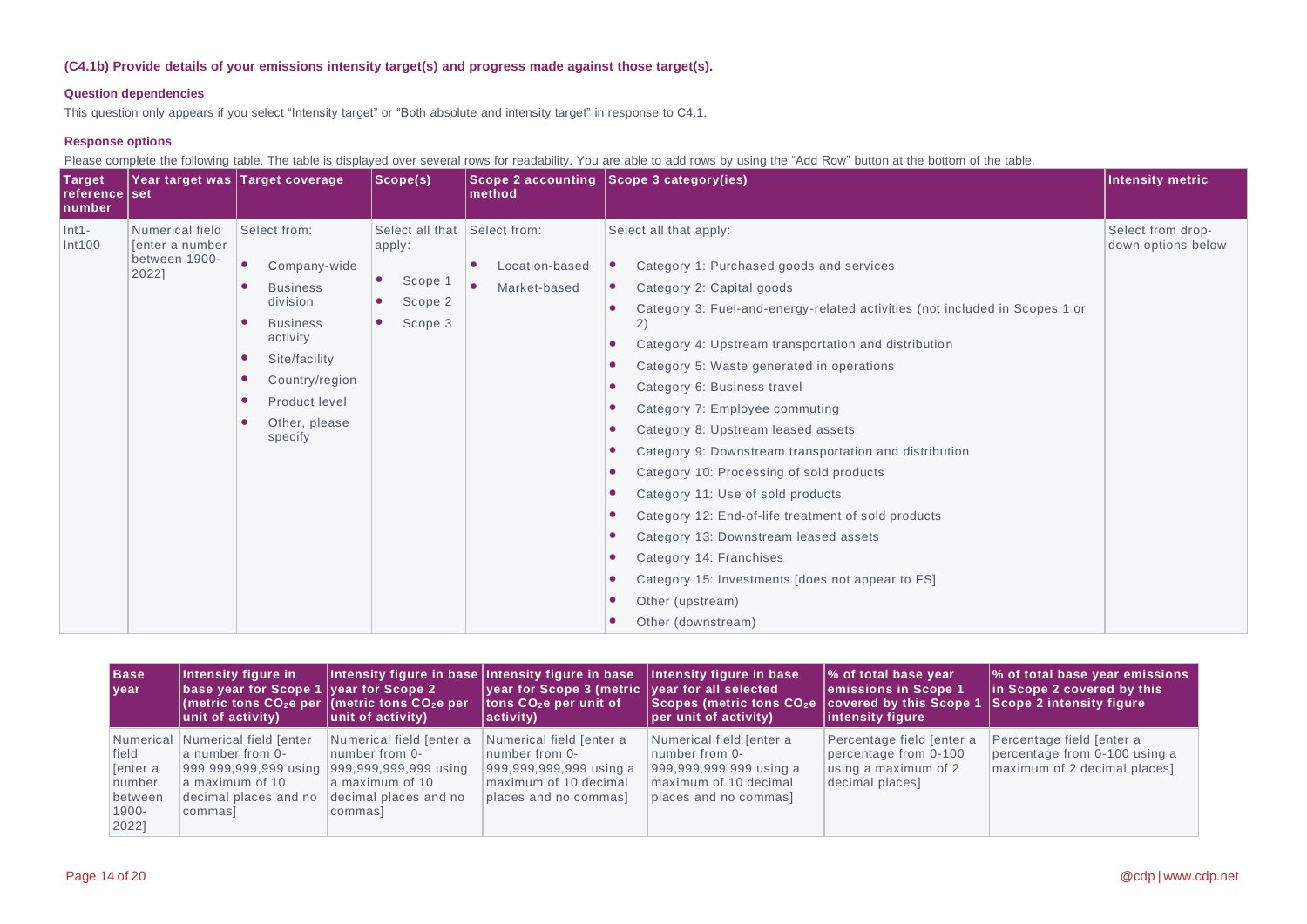| Ⅰ% of total base year<br>emissions in Scope 3 (in<br>all Scope 3 categories)<br><b>covered by this Scope 3</b><br>intensity figure | % of total base year<br>lemissions in all<br>selected Scopes<br>covered by this<br>intensity figure | Target<br>year                                                        | <b>Targeted</b><br>reduction from<br>base year $(\%)$                                                 | Intensity figure in target year<br>for all selected Scopes (metric absolute Scope 1+2<br>$\vert$ tons CO <sub>2</sub> e per unit of activity)<br>[auto-calculated] | % change anticipated in<br>lemissions                                                            | % change anticipated in<br>absolute Scope 3<br>lemissions                                        |
|------------------------------------------------------------------------------------------------------------------------------------|-----------------------------------------------------------------------------------------------------|-----------------------------------------------------------------------|-------------------------------------------------------------------------------------------------------|--------------------------------------------------------------------------------------------------------------------------------------------------------------------|--------------------------------------------------------------------------------------------------|--------------------------------------------------------------------------------------------------|
| Percentage field [enter a<br>percentage from 0-100<br>using a maximum of 2<br>decimal places]                                      | Percentage field<br>Tenter a percentage<br>from $0-100$ using a<br>maximum of 2 decimal<br>places]  | Numerical<br>field [enter<br>a number<br>between<br>$2017 -$<br>2100] | Percentage field<br>fenter a<br>percentage from<br>$0-100$ using a<br>maximum of 2<br>decimal places] | Numerical field [0-<br>999,999,999,999]                                                                                                                            | Percentage field [enter a<br>percentage from -999-999<br>using a maximum of 2<br>decimal places] | Percentage field [enter a<br>percentage from -999-999<br>using a maximum of 2<br>decimal places] |

| Intensity figure in<br>reporting year for<br><b>Scope 1 (metric tons</b><br>CO <sub>2</sub> e per unit of<br>activity) | Intensity figure in reporting<br>year for Scope 2 (metric<br>tons CO2e per unit of<br>activity)                                                 | Intensity figure in reporting<br>vear for Scope 3 (metric tons<br>$ CO_2$ e per unit of activity)                   | year for all selected Scopes to base year [auto-<br>(metric tons $CO2e$ per unit<br>$ $ of activity)                    | Intensity figure in reporting $\ket{\%}$ of target achieved relative Target status in<br>calculated1 | reporting year                                                                                  | Is this a science-<br>based target?     |
|------------------------------------------------------------------------------------------------------------------------|-------------------------------------------------------------------------------------------------------------------------------------------------|---------------------------------------------------------------------------------------------------------------------|-------------------------------------------------------------------------------------------------------------------------|------------------------------------------------------------------------------------------------------|-------------------------------------------------------------------------------------------------|-----------------------------------------|
| Numerical field [enter a<br>number from 0-<br>maximum of 10 decimal<br>places and no commas]                           | Numerical field [enter a<br>number from 0-<br>999,999,999,999 using a 999,999,999,999 using a<br>maximum of 10 decimal<br>places and no commas] | Numerical field [enter a number<br>from 0-999,999,999,999 using a<br>maximum of 10 decimal places<br>and no commas] | Numerical field [enter a<br>number from 0-<br>999,999,999,999 using a<br>maximum of 10 decimal<br>places and no commas] | Percentage field                                                                                     | Select from:<br><b>New</b><br>Underway<br>Achieved<br>Expired<br>Revised<br>Replaced<br>Retired | Select from drop-<br>down options below |

| Target ambition* |                         | any exclusions                        | made to the end of the reporting year | Please explain target coverage and identify  Plan for achieving target, and progress  List the emissions reduction initiatives which<br>contributed most to achieving this target |  |
|------------------|-------------------------|---------------------------------------|---------------------------------------|-----------------------------------------------------------------------------------------------------------------------------------------------------------------------------------|--|
| Select from:     |                         | Text field [maximum 2,400 characters] | Text field [maximum 2,400 characters] | Text field [maximum 2,400 characters]                                                                                                                                             |  |
|                  | $1.5^{\circ}$ C aligned |                                       |                                       |                                                                                                                                                                                   |  |
|                  | Well-below 2°C aligned  |                                       |                                       |                                                                                                                                                                                   |  |
|                  | 2°C aligned             |                                       |                                       |                                                                                                                                                                                   |  |
|                  | Other, please specify   |                                       |                                       |                                                                                                                                                                                   |  |

[Add row]

\*This column only appears if you select one of the "Yes…" options in column "Is this a science-based target?"

#### *Intensity metric drop-down options:*

Select one of the following options:

- Grams CO2e per revenue passenger kilometer
- Metric tons CO<sub>2</sub>e per USD(\$) value-added
- Metric tons CO<sub>2</sub>e per square meter
- $\bullet$  Metric tons CO<sub>2</sub>e per metric ton of aluminum
- Metric tons CO<sub>2</sub>e per metric ton of steel
- Metric tons CO<sub>2</sub>e per metric ton of cement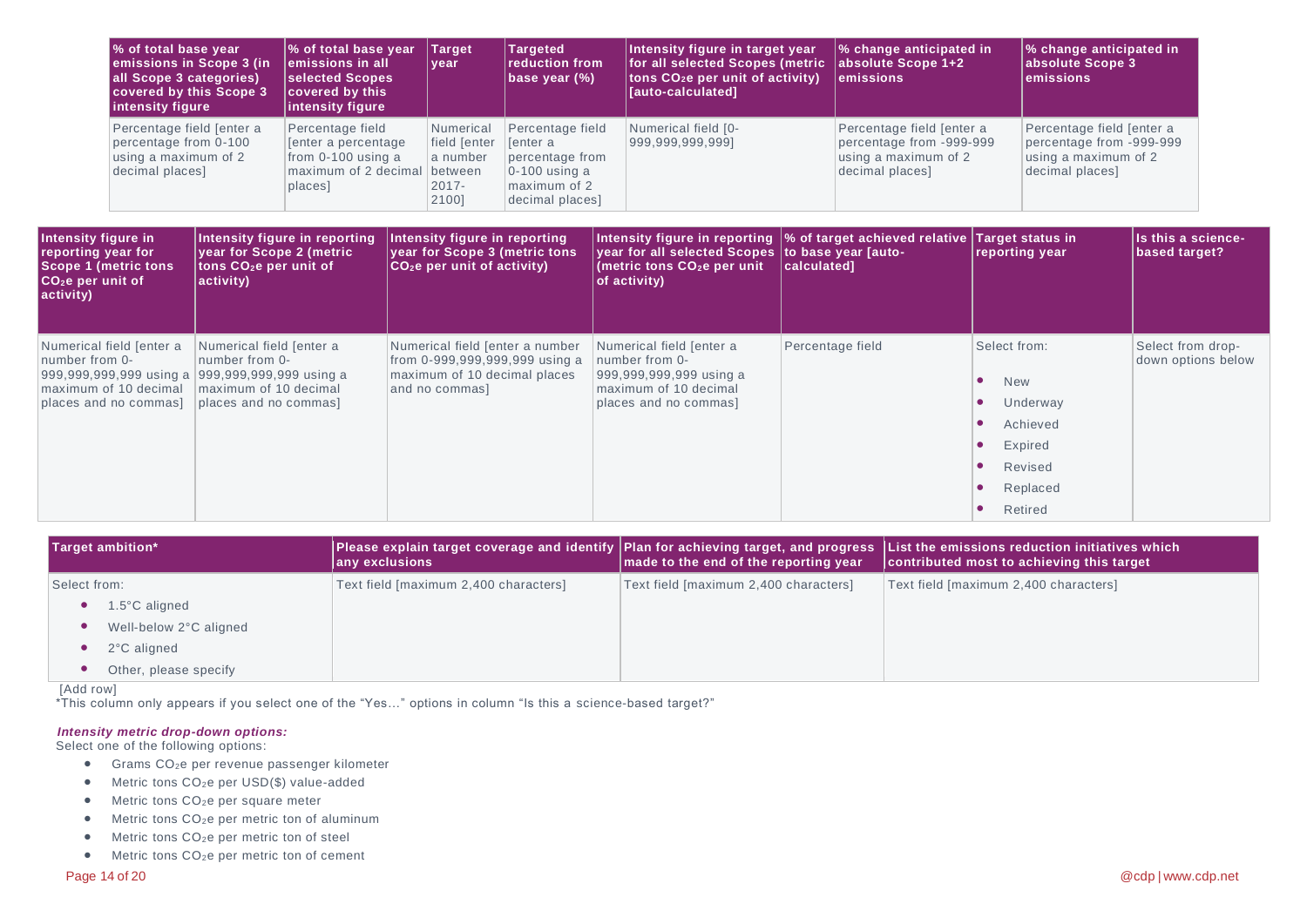- Metric tons CO<sub>2</sub>e per metric ton of cardboard
- $\bullet$  Grams CO<sub>2</sub>e per kilometer
- Metric tons CO<sub>2</sub>e per unit revenue
- Metric tons CO<sub>2</sub>e per unit FTE employee
- $\bullet$  Metric tons CO<sub>2</sub>e per unit hour worked
- Metric tons CO<sub>2</sub>e per metric ton of product
- $\bullet$  Metric tons of  $CO<sub>2</sub>e$  per liter of product
- Metric tons CO<sub>2</sub>e per unit of production
- Metric tons CO<sub>2</sub>e per unit of service provided
- $\bullet$  Metric tons CO<sub>2</sub>e per square foot
- Metric tons CO<sub>2</sub>e per kilometer
- Metric tons CO<sub>2</sub>e per passenger kilometer
- Metric tons CO<sub>2</sub>e per megawatt hour (MWh)
- Metric tons  $CO<sub>2</sub>e$  per barrel of oil equivalent (BOE)
- Metric tons CO<sub>2</sub>e per vehicle produced
- Metric tons CO2e per metric ton of ore processed
- $\bullet$  Metric tons  $CO<sub>2</sub>e$  per ounce of gold
- Metric tons CO<sub>2</sub>e per ounce of platinum
- Metric tons of CO<sub>2</sub>e per metric ton of aggregate
- Metric tons of CO<sub>2</sub>e per billion (currency) funds under management
- Other, please specify

#### *Is this a science-based target? Drop-down options:*

Select one of the following options:

- Yes, and this target has been approved by the Science Based Targets initiative
- Yes, we consider this a science-based target, and the target is currently being reviewed by the Science Based Targets initiative
- Yes, we consider this a science-based target, and we have committed to seek validation of this target by the Science Based Targets initiative in the next two years
- No, but we are reporting another target that is science-based
- No, but we anticipate setting one in the next 2 years
- No, and we do not anticipate setting one in the next 2 years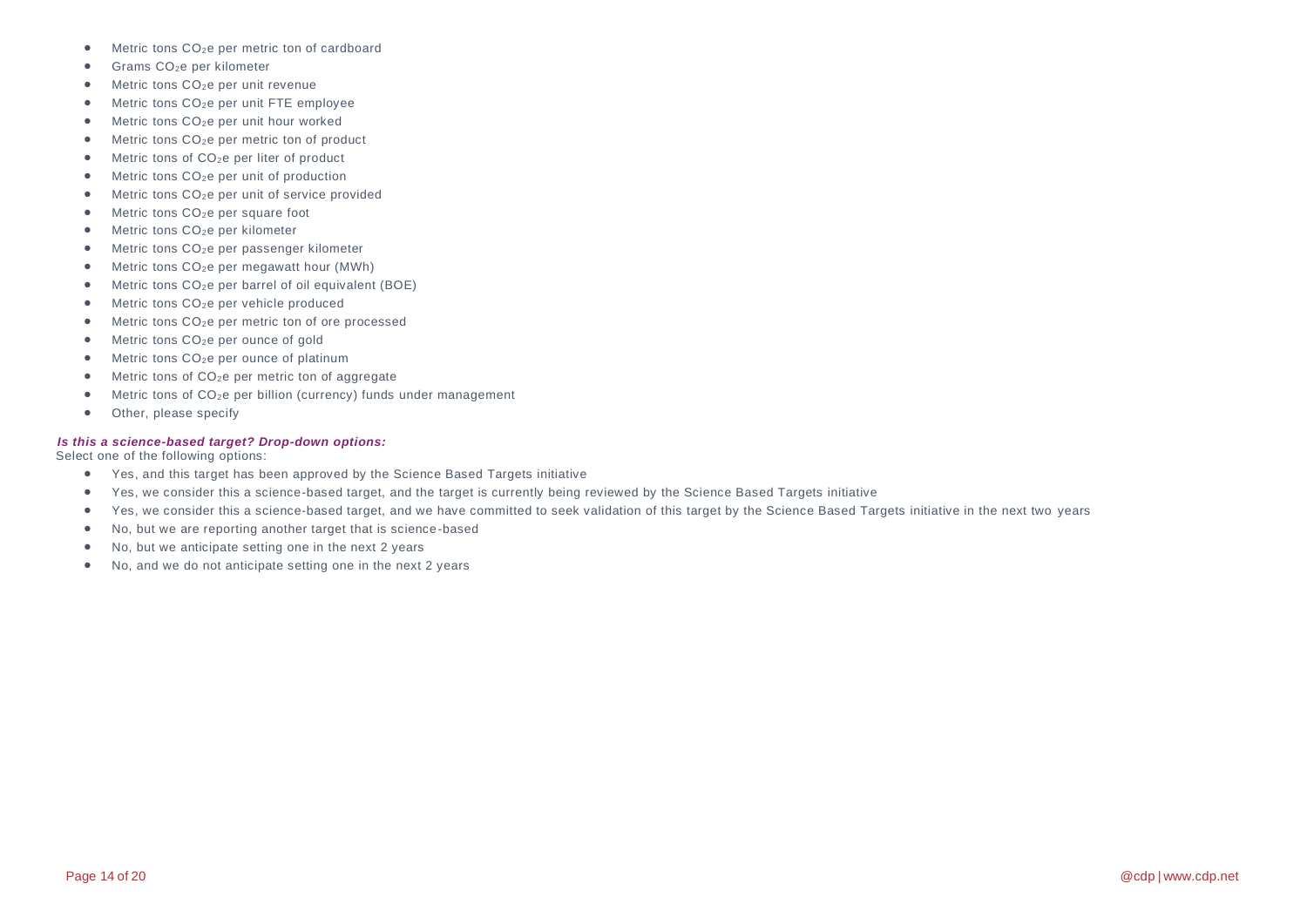## **C4.1b - Scoring criteria**

#### *Supplier Engagement Rating criteria*

The following columns must all be completed to be eligible for points:

- Scope(s) (or Scope 3 category)
- Target year

If these columns have been completed, companies will be scored for points in both route A and route B below:

#### **A)**

Up to 3 points will be awarded based on performance against the Leadership criteria for question C4.1b in the full tier Climate Change methodology. Please see the [Climate change 2022](https://guidance.cdp.net/en/guidance?cid=30&ctype=theme&idtype=ThemeID&incchild=1µsite=0&otype=ScoringMethodology&page=1&tags=TAG-605%2CTAG-646) methodology for details on the criteria.

### **B)**

i) If 'Scope' is 'Scope 3: Purchased goods and services' - 2 points

- ii) If 'Scope' is any upstream category 1 point
- 'Category 2: Capital goods',
- 'Category 3: Fuel- and energy-related activities (not included in Scopes 1 or 2)'
- 'Category 4: Upstream transportation & distribution'
- 'Category 5: Waste generated in operations'
- 'Category 6: Business travel'
- 'Category 7: Employee commuting'
- 'Category 8: Upstream leased assets'

#### **C)**

If 'No target' is selected in C4.1 - 0 points If C4.1 is left blank - 0 points

Please note that selecting the option 'Other, please specify' will not be considered for scoring. If an organizations' CDP Climate Change score is a C or lower, 0/3 points are scored for route A.

| Disclosure numerator | Disclosure denominator |
|----------------------|------------------------|
| -5                   |                        |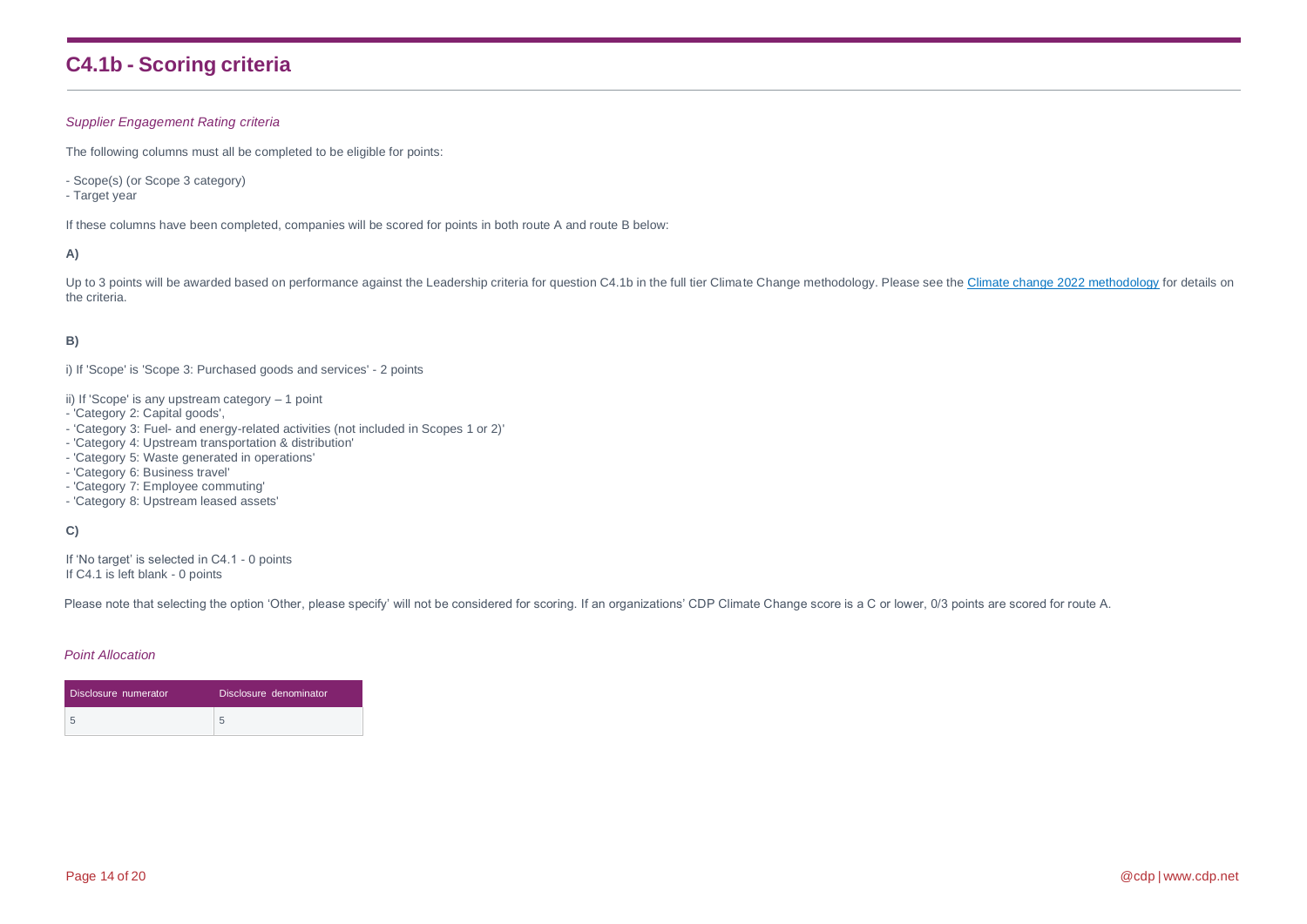### **(C4.2) Did you have any other climate-related targets that were active in the reporting year?**

#### **Response options**

Select all that apply from the following options:

- Target(s) to increase low-carbon energy consumption or production
- Target(s) to reduce methane emissions
- Net-zero target(s)
- Other climate-related target(s)
- No other climate-related targets

## **C4.2 - Scoring criteria**

### *Supplier Engagement Rating criteria*

Question not scored for Supplier Engagement Rating

| Disclosure numerator | Disclosure denominator |
|----------------------|------------------------|
|                      |                        |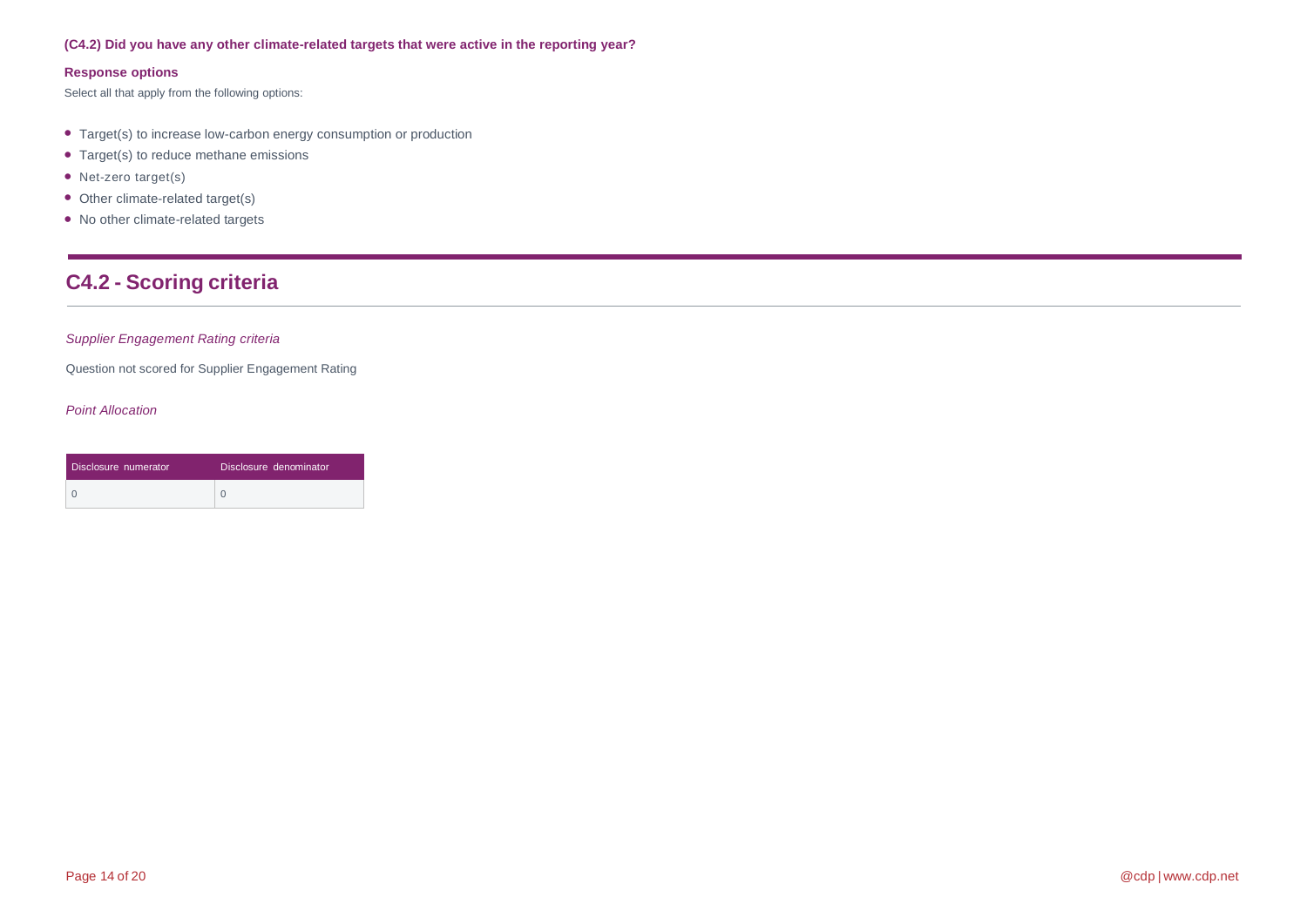## **(C4.2b) Provide details of any other climate-related targets, including methane reduction targets.**

### **Response options**

Please complete the following table. The table is displayed over several rows for readability. You are able to add rows by using the "Add Row" button at the bottom of the table.

| <b>Target reference</b><br>number | Year target was<br>set                                       | <b>Target coverage</b>                                                                                                                                                                                                                             | <b>Target type:</b><br>absolute or<br>intensity                 | <b>Target type: category</b>                                                                                                                                                                                                                                                                                                                                                                                                                                                                                                                                                                                                                                    | <b>Metric (target</b><br>numerator if<br>reporting an<br>intensity target) | <b>Target denominator</b><br>(intensity targets only) |
|-----------------------------------|--------------------------------------------------------------|----------------------------------------------------------------------------------------------------------------------------------------------------------------------------------------------------------------------------------------------------|-----------------------------------------------------------------|-----------------------------------------------------------------------------------------------------------------------------------------------------------------------------------------------------------------------------------------------------------------------------------------------------------------------------------------------------------------------------------------------------------------------------------------------------------------------------------------------------------------------------------------------------------------------------------------------------------------------------------------------------------------|----------------------------------------------------------------------------|-------------------------------------------------------|
| $Oth1 - Oth100$                   | Numerical field<br>[enter a number<br>between 1900-<br>2022] | Select from:<br>Company-wide<br>$\bullet$<br><b>Business division</b><br>$\bullet$<br><b>Business activity</b><br>$\bullet$<br>Site/facility<br>$\bullet$<br>Country/region<br>$\bullet$<br>Product level<br>$\bullet$<br>Other, please<br>specify | Select from:<br>Absolute<br>$\bullet$<br>$\bullet$<br>Intensity | Select from:<br>Energy productivity<br>$\bullet$<br>Energy consumption or efficiency<br>$\bullet$<br>Renewable fuel production<br>$\bullet$<br>Renewable fuel consumption<br>$\bullet$<br>Waste management<br>$\bullet$<br>Resource consumption or efficiency<br>$\bullet$<br>Low-carbon vehicles<br>$\bullet$<br>Low-carbon buildings<br>$\bullet$<br>Land use change<br>$\bullet$<br>Methane reduction target<br>$\bullet$<br>Fossil fuel reduction target<br>$\bullet$<br>Engagement with suppliers<br>$\bullet$<br>Engagement with customers<br>$\bullet$<br><b>R&amp;D</b> investments<br>$\bullet$<br>Green finance<br>$\bullet$<br>Other, please specify | Select from drop-<br>down options below                                    | Select from drop-down<br>options below                |

| <b>Base year</b>                                      | Figure or percentage in base<br>vear                                                                                    | <b>Target year</b>                                    | Figure or percentage in<br>target year                                                                                  | Figure or percentage in<br>reporting year                                                                               | % of target achieved relative<br>to base year<br>[auto-calculated] |
|-------------------------------------------------------|-------------------------------------------------------------------------------------------------------------------------|-------------------------------------------------------|-------------------------------------------------------------------------------------------------------------------------|-------------------------------------------------------------------------------------------------------------------------|--------------------------------------------------------------------|
| Numerical field [enter a<br>number between 1900-2022] | Numerical field [enter a<br>number from 0-<br>999,999,999,999 using a<br>maximum of 10 decimal places<br>and no commas] | Numerical field [enter a<br>number between 2000-2100] | Numerical field [enter a<br>number from 0-<br>999,999,999,999 using a<br>maximum of 10 decimal places<br>and no commas] | Numerical field [enter a<br>number from 0-<br>999,999,999,999 using a<br>maximum of 10 decimal places<br>and no commas] | Percentage field [-999 to 999]                                     |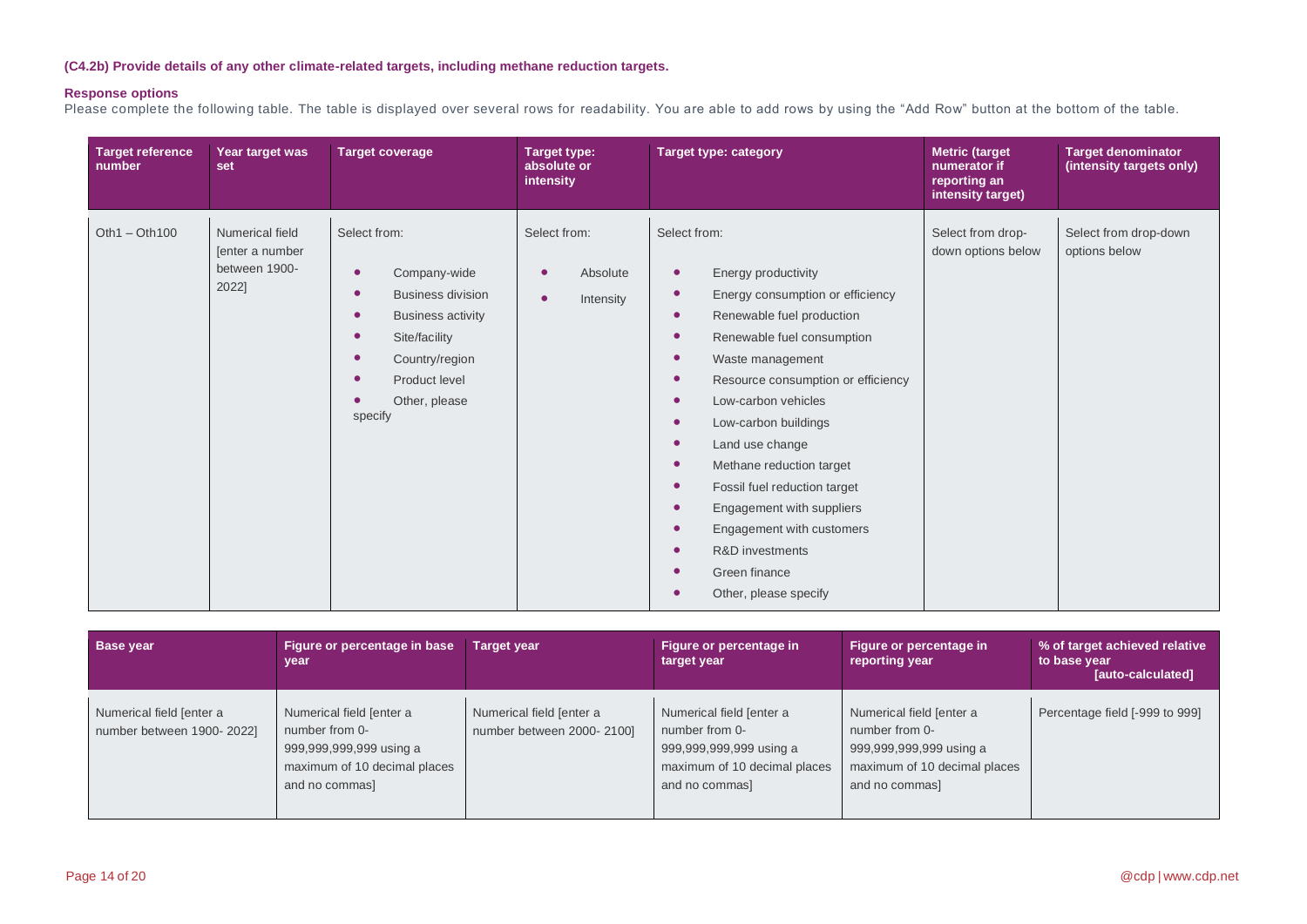| <b>Target status in reporting</b><br>year                                                       | Is this target part of an<br>emissions target?                             | Is this target part of an overarching initiative?                                                                                                                                                                                                                                                                                                                                                                                                                                                                 | Please explain target<br>coverage and identify any<br>exclusions | <b>Plan for achieving</b><br>target, and progress<br>made to the end of the<br>reporting year | <b>List the actions</b><br>which contributed<br>most to achieving<br>this target |
|-------------------------------------------------------------------------------------------------|----------------------------------------------------------------------------|-------------------------------------------------------------------------------------------------------------------------------------------------------------------------------------------------------------------------------------------------------------------------------------------------------------------------------------------------------------------------------------------------------------------------------------------------------------------------------------------------------------------|------------------------------------------------------------------|-----------------------------------------------------------------------------------------------|----------------------------------------------------------------------------------|
| Select from:<br><b>New</b><br>Underway<br>Achieved<br>Expired<br>Revised<br>Replaced<br>Retired | Text field [maximum 2,400<br>characters<br>[Emissions reduction target ID] | Select all that apply:<br>EP100<br>EV100<br>$\bullet$<br>Below50 - sustainable fuels<br>Science Based Targets initiative - approved supplier<br>engagement target<br>Science Based Targets initiative - approved customer<br>engagement target<br>Science Based targets initiative - other<br>$\bullet$<br>Reduce short-lived climate pollutants<br>Remove deforestation<br>Low-Carbon Technology Partnerships initiative<br>$\bullet$<br>No, it's not part of an overarching initiative<br>Other, please specify | Text field [maximum 2,400<br>characters]                         | Text field [maximum<br>2,500 characters]                                                      | Text field [maximum<br>2,500 characters]                                         |

## [Add Row]

*Metric (target numerator if reporting an intensity target) drop-down options:*

Select one of the following options:

| <b>Energy productivity</b>                | Low-carbon buildings                                            |  |  |
|-------------------------------------------|-----------------------------------------------------------------|--|--|
| GDP<br>$\bullet$                          | Percentage of net zero carbon buildings<br>$\bullet$            |  |  |
| USD (\$) value-added<br>$\bullet$         | Percentage of net zero energy buildings                         |  |  |
| units of revenue<br>$\bullet$             | Percentage of buildings with a green building certificate       |  |  |
| ounces of gold<br>$\bullet$               | Other, please specify                                           |  |  |
| ounces of platinum<br>$\bullet$           | Land use change                                                 |  |  |
| metric tons of aggregate<br>$\bullet$     | hectares reforested                                             |  |  |
| metric tons of aluminum<br>$\bullet$      | hectares afforested                                             |  |  |
| metric tons of steel<br>$\bullet$         | hectares restored<br>$\bullet$                                  |  |  |
| metric tons of cement<br>$\bullet$        |                                                                 |  |  |
| metric tons of cardboard<br>$\bullet$     | Percent of supply chain compliant with zero gross deforestation |  |  |
| metric tons of product<br>$\bullet$       | Other, please specify                                           |  |  |
| metric tons of ore processed<br>$\bullet$ | <b>Methane reduction target</b>                                 |  |  |
| square meters                             | cubic meters of methane vented                                  |  |  |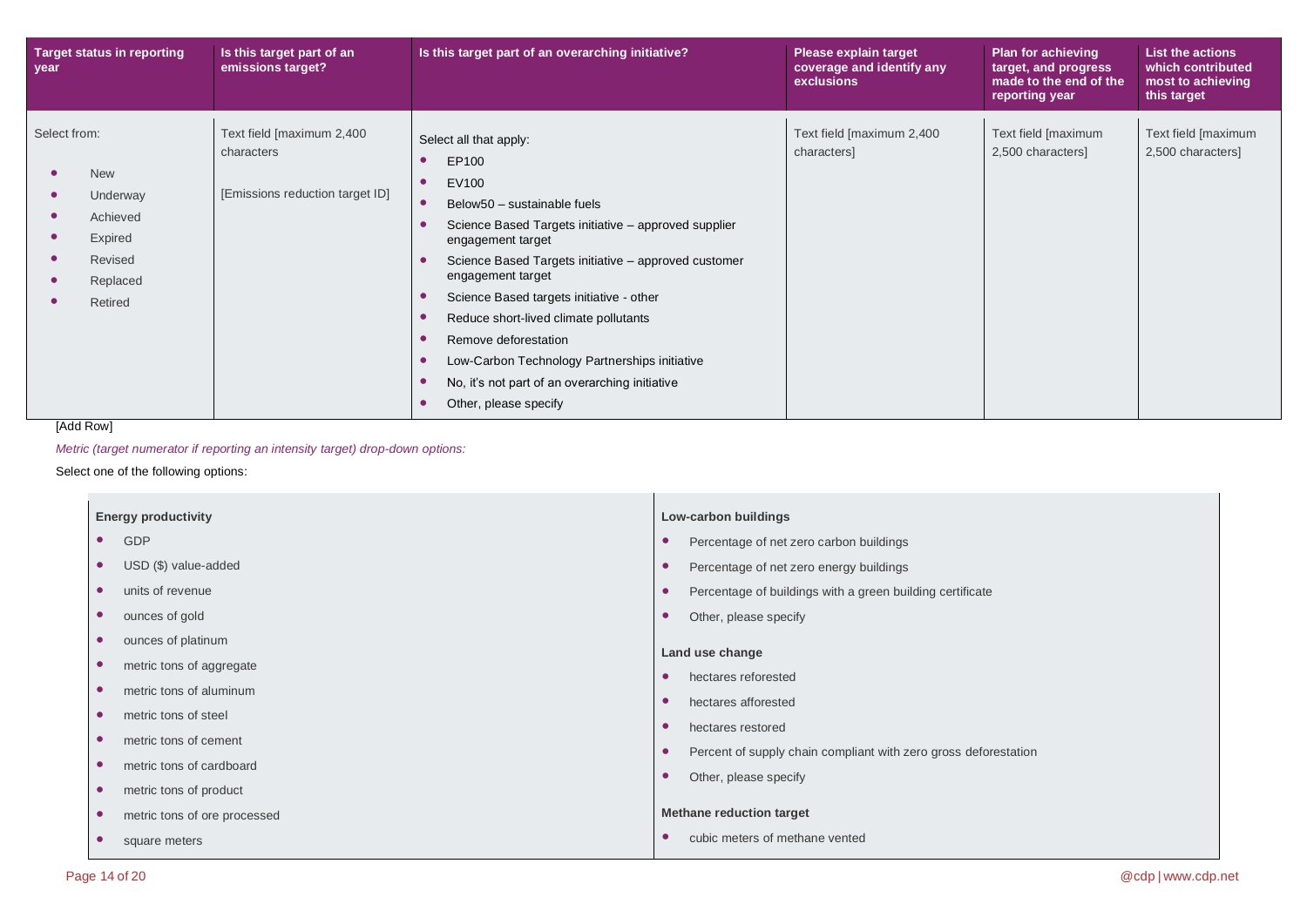- kilometers
- passenger kilometers
- revenue passenger kilometers
- liters of product
- units of production
- units of service provided
- square feet
- megawatt hours (MWh)
- barrel of oil equivalents (BOE)
- ton of oil equivalents (TOE)
- ton of coal equivalents (TCE)
- Other, please specify

#### **Energy consumption or efficiency**

- kWh
- MWh
- GJ
- million Btu
- boe
- toe
- tce
- Gcal
- Other, please specify

#### **Renewable fuel production**

- metric tons of solid biomass
- liters of liquid biofuel
- cubic meters of biogas
- cubic meters of hydrogen
- Other, please specify

#### **Renewable fuel consumption**

- metric tons of solid biomass
- liters of liquid biofuel
- cubic meters of methane leaked
- cubic meters of methane flared
- Total methane emissions in m3
- $\bullet$  Total methane emissions in CO<sub>2</sub>e
- Methane leakage rate (%)
- Other, please specify

#### **Fossil fuel reduction target**

- cubic meters of natural gas consumed
- metric tons of coal consumed
- barrels of oil consumed
- Percentage of fossil fuels in the fuel mix
- Other, please specify

#### **Engagement with suppliers**

- Percentage of suppliers (by emissions) disclosing their GHG emissions
- Percentage of suppliers (by procurement spend) disclosing their GHG emissions
- Percentage of suppliers (by emissions) setting emissions reduction targets
- Percentage of suppliers (by procurement spend) setting emissions reductions targets
- Percentage of suppliers (by emissions) with a science-based target
- Percentage of suppliers (by procurement spend) with a science-based target
- Percentage of suppliers (by emissions) actively engaged on climate-related issues
- Percentage of suppliers (by procurement spend) actively engaged on climate-related issues
- Other, please specify

#### **Engagement with customers**

- Percentage of customers (by emissions) disclosing their GHG emissions
- Percentage of customers (by emissions) setting emissions reduction targets
- Percentage of customers (by emissions) with a science-based target
- Percentage of customers (by emissions) actively engaged on climate-related issues
- Other, please specify

#### **R&D investments**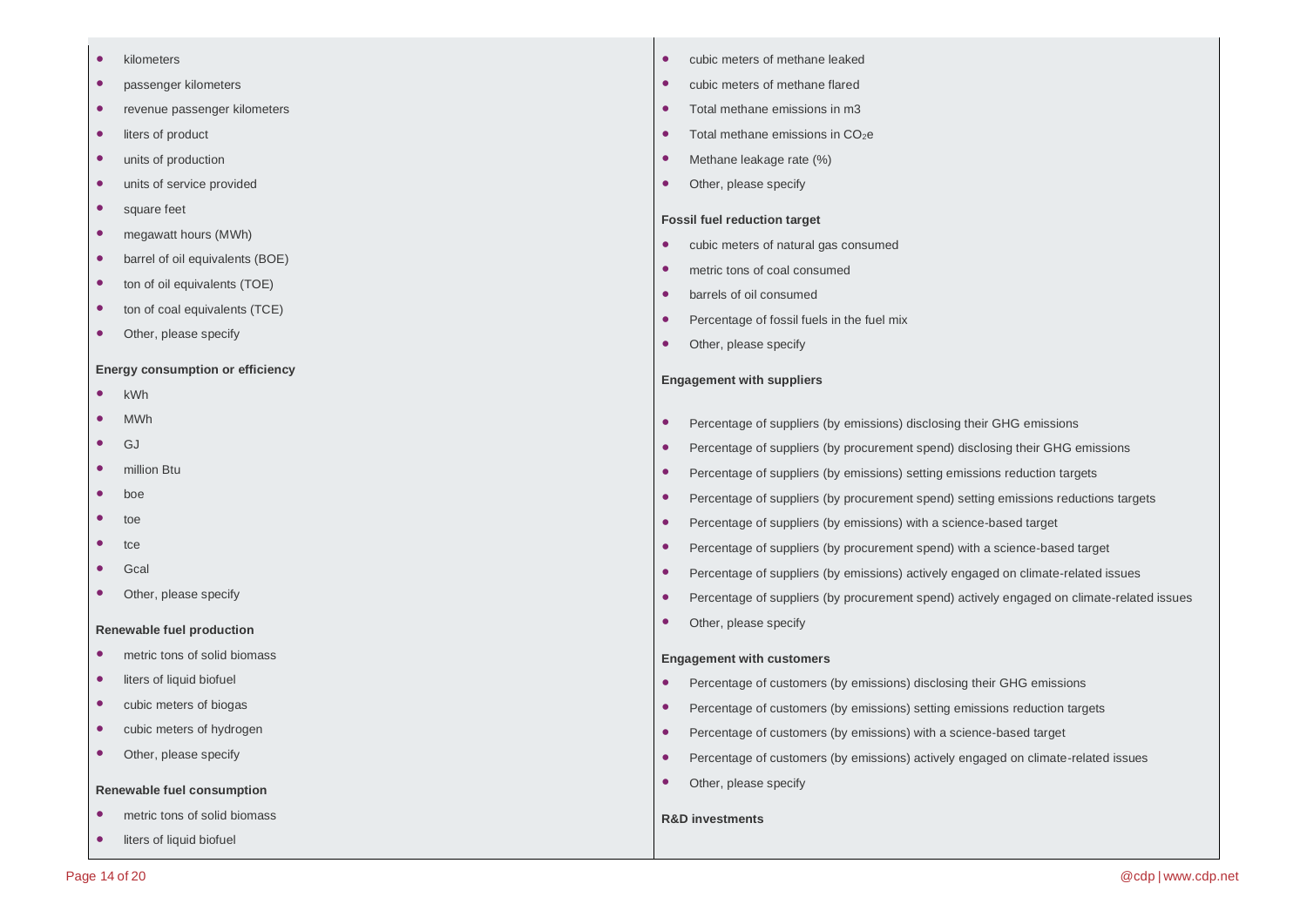- cubic meters of biogas
- cubic meters of hydrogen
- Percentage of total fuel consumption that is from renewable sources
- Other, please specify

#### **Waste management**

- metric tons of waste diverted from landfill
- metric tons of waste recycled
- metric tons of waste reused
- metric tons of waste generated
- Percentage of total waste generated that is recycled
- Percentage of sites operating at zero-waste to landfill
- Other, please specify

#### **Resource consumption or efficiency**

- Percentage of paper from recycled or certified sustainable sources
- metric tons of paper consumed
- Percentage of plastic form recycled sources
- metric tons of plastic consumed
- Percentage of packaging from recycled or certified sustainable sources
- metric tons of packaging consumed
- Other, please specify

#### **Low-carbon vehicles**

- Percentage of low-carbon vehicles in company fleet
- Percentage of low-carbon vehicles sold
- Percentage of company fleet using biofuel
- Percentage of battery electric vehicles in company fleet
- Percentage of conventional hybrids in company fleet
- Percentage of plug-in hybrids in company fleet
- Percentage of fuel cell electric vehicles in company fleet
- Percentage of company facilities with electric vehicle infrastructure
- Other, please specify
- Percentage of annual revenue invested in R&D of low-carbon products/services
- US\$ invested in R&D of low-carbon products/services
- Percentage of R&D budget/portfolio dedicated to low-carbon products/services
- Other, please specify

#### **Green finance**

- Total amount of green bonds outstanding (green bond ratio)
- Percentage of green bonds
- Total amount of green debt instruments outstanding (green debt ratio)
- Percentage of green debt instruments
- Green finance raised and facilitated (denominated in currency)
- Green investments (denominated in currency)
- Percentage of green investments
- Other, please specify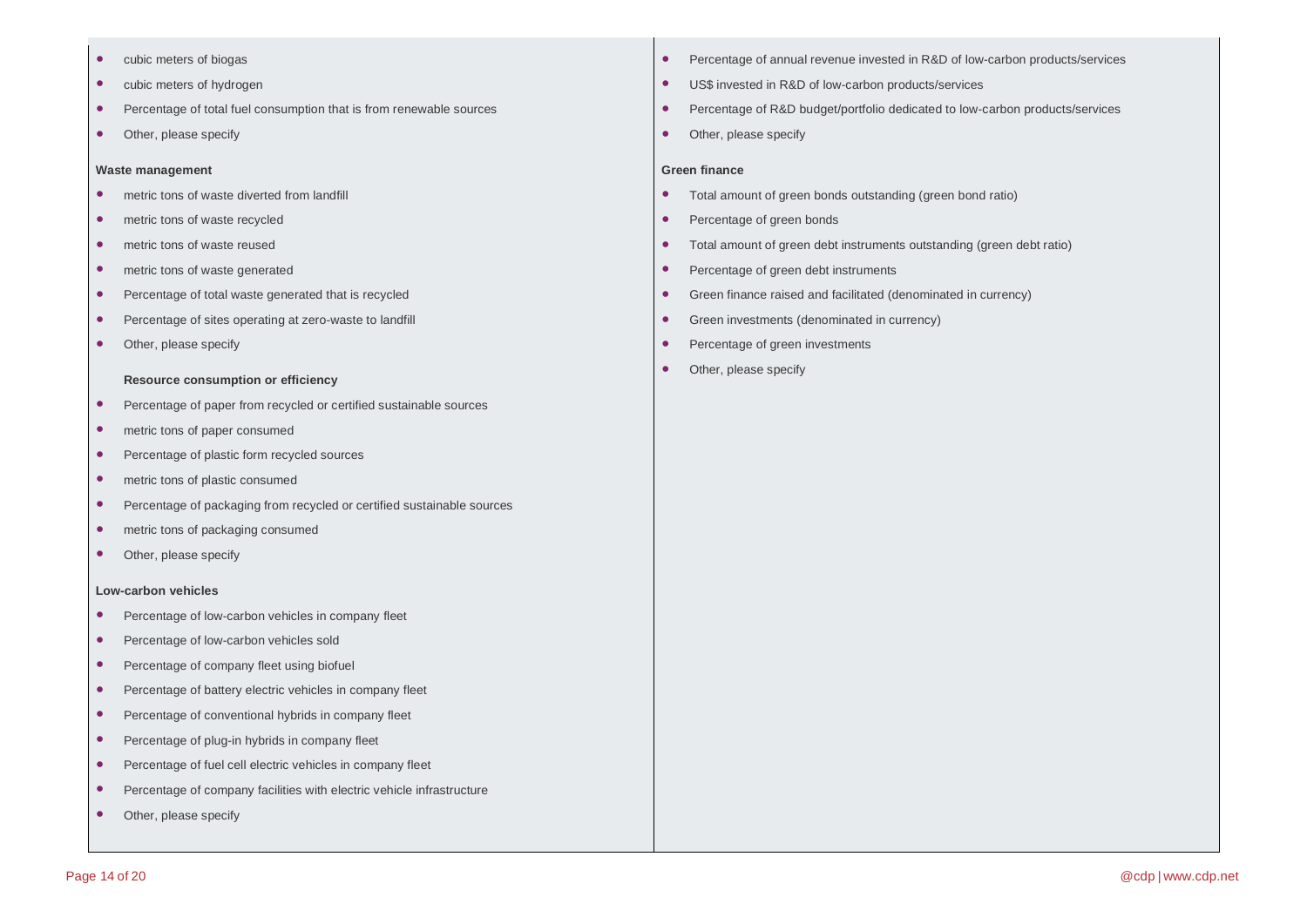#### *Target denominator (intensity targets only) drop -down options:*

### Select one of the following options:

- 
- 
- 
- 
- 
- 
- 
- 
- 
- 
- 
- 
- 
- 
- 
- 
- 
- 
- 
- 
- 
- 
- 
- 
- 
- 
- 
- 
- 
- 
- 
- 
- KWh<br>
 MWh<br>
 GJ<br>
 Btu<br>
 bte<br>
 bte<br>
e to<br>
e to<br>
e to<br>
e to<br>
e cal<br>
 revenue passenger kilometer<br>
 USD(\$) value-added<br>
 square meter<br>
 metric ton of carrelboard<br>
 metric ton of carrelboard<br>
 unit FTE employee<br>
●
- 
-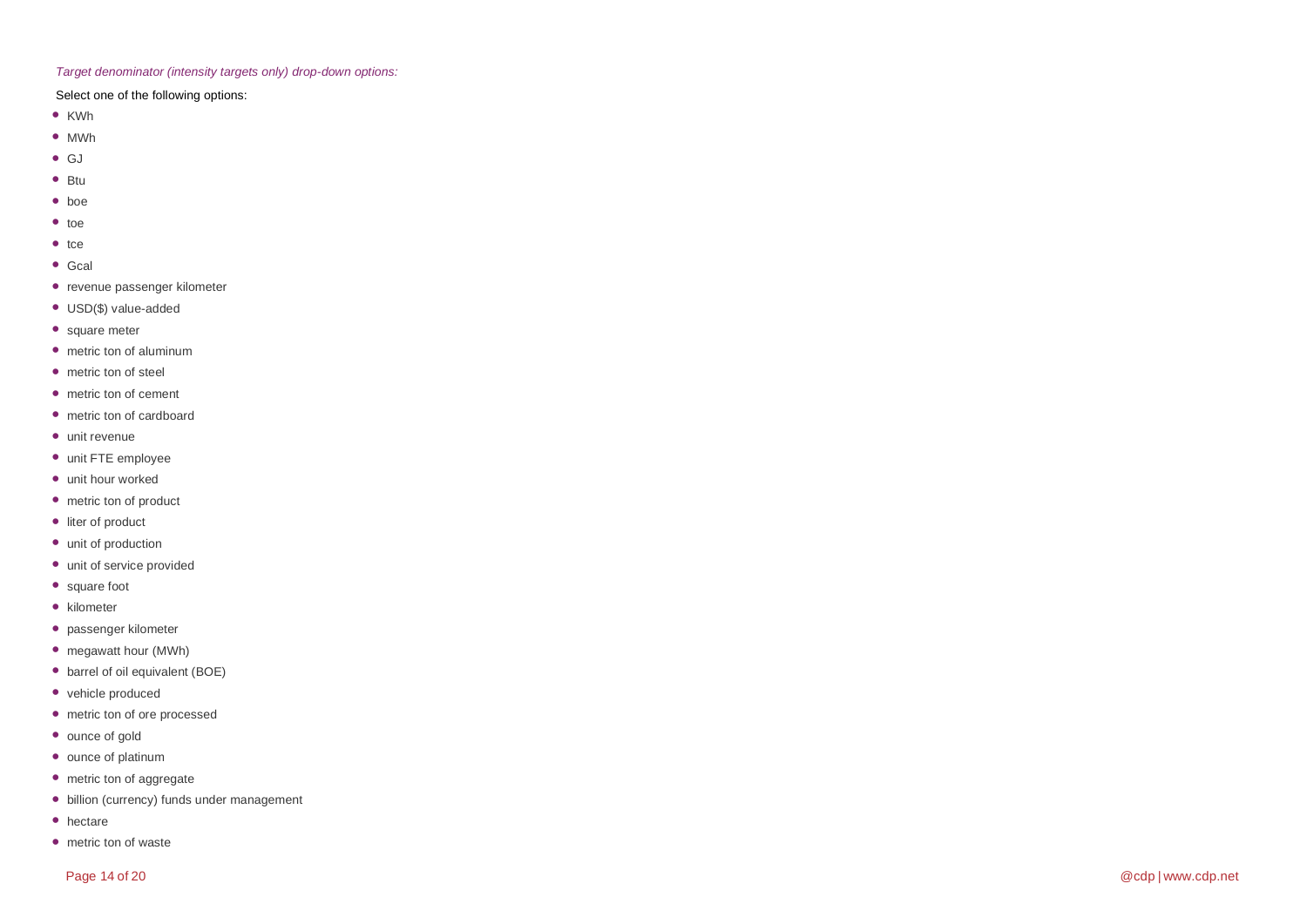- liter of fuel
- year
- total amount of bonds outstanding at the end of the reporting period
- total amount of debt outstanding at the end of the reporting period
- Other, please specify

## **C4.2b - Scoring criteria**

#### *Supplier Engagement Rating criteria*

A) The following columns must all be completed to be eligible for points:

- Target type: category

- Target year;

- Figure or percentage in target year.

i) If 'Target type: category' is 'Engagement with suppliers' - 2 points

Please note that selecting the option 'Other, please specify' will not be considered for scoring.

B) In C4.2 any option excluding 'Other climate-related target(s)' – 0 points

| Disclosure numerator | Disclosure denominator |
|----------------------|------------------------|
|                      |                        |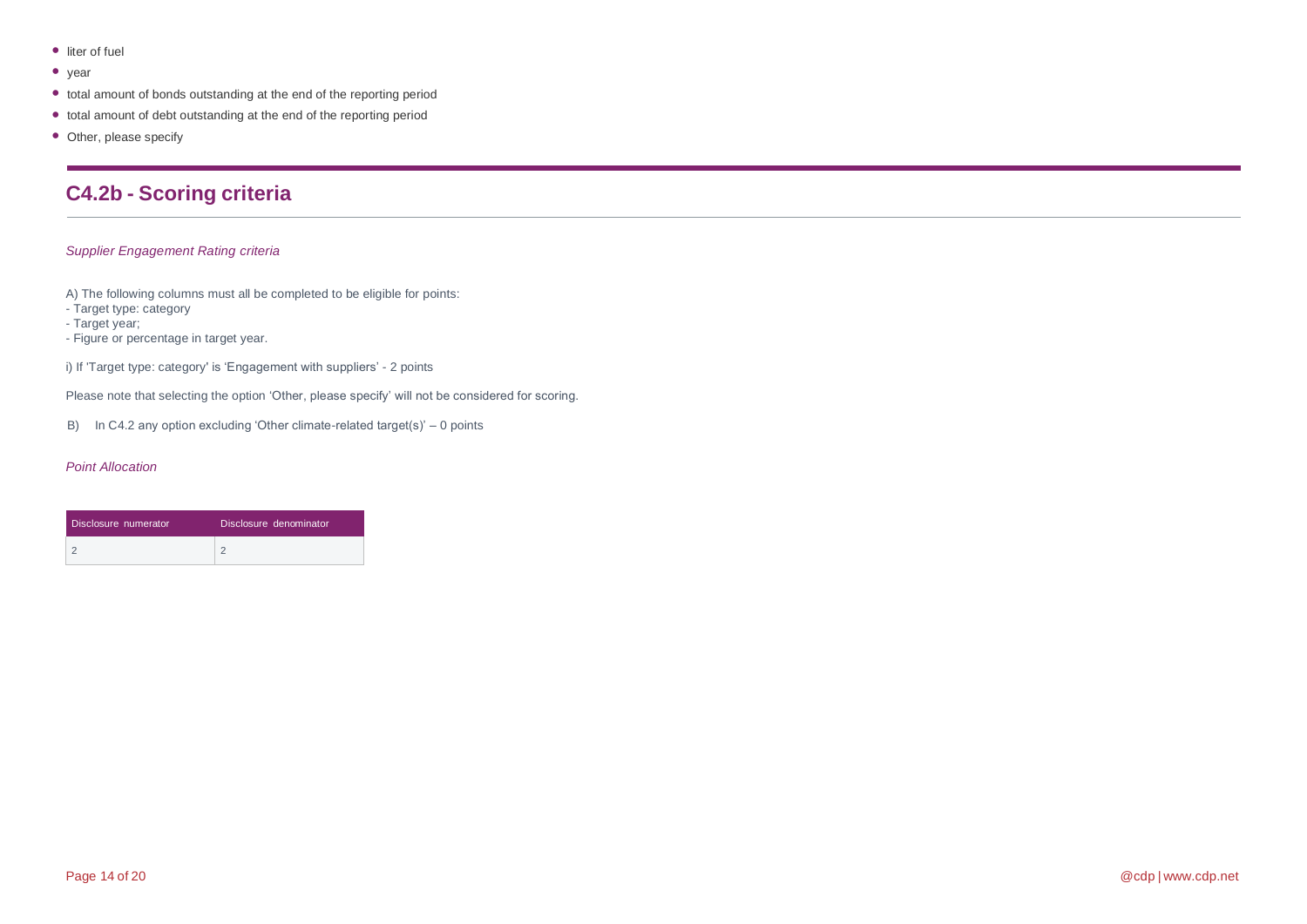# **Scope 3 emissions**

## Scope 3 emissions data

**(C6.5) Account for your organization's Scope 3 emissions, disclosing and explaining any exclusions.**

### **Response options**

Please complete the following table:

| Scope 3 category             | <b>Evaluation status</b>                                                                                                                                             | <b>Emissions in reporting</b><br>year (metric tons CO <sub>2</sub> e)                                                  | <b>Emissions calculation</b><br>methodology                                                                                                                                                                                                                                                                                                                                                                                                                                                                                                                                                                                                                                                                     | <b>Percentage of emissions</b><br>calculated using data<br>obtained from suppliers or<br>value chain partners | Please explain                           |
|------------------------------|----------------------------------------------------------------------------------------------------------------------------------------------------------------------|------------------------------------------------------------------------------------------------------------------------|-----------------------------------------------------------------------------------------------------------------------------------------------------------------------------------------------------------------------------------------------------------------------------------------------------------------------------------------------------------------------------------------------------------------------------------------------------------------------------------------------------------------------------------------------------------------------------------------------------------------------------------------------------------------------------------------------------------------|---------------------------------------------------------------------------------------------------------------|------------------------------------------|
| Purchased goods and services | Select from:<br>• Relevant, calculated<br>• Relevant, not yet calculated<br>• Not relevant, calculated<br>• Not relevant, explanation<br>provided<br>• Not evaluated | Numerical field [enter a<br>number from 0-<br>999,999,999,999 using a<br>maximum of 3 decimal places<br>and no commas] | Select all that apply:<br>Supplier-specific method<br>$\bullet$<br>$\bullet$<br>Hybrid method<br>Average data method<br>$\bullet$<br>Spend-based method<br>$\bullet$<br>Average product method<br>$\bullet$<br>Average spend-based<br>$\bullet$<br>method<br>Fuel-based method<br>$\bullet$<br>Distance-based method<br>$\bullet$<br>Waste-type-specific<br>$\bullet$<br>method<br>Asset-specific method<br>$\bullet$<br>Lessor-specific method<br>$\bullet$<br>Site-specific method<br>$\bullet$<br>Methodology for direct<br>$\bullet$<br>use phase emissions,<br>please specify<br>Methodology for indirect<br>$\bullet$<br>use phase emissions,<br>please specify<br>Franchise-specific method<br>$\bullet$ | Numerical field [enter a<br>number from 0-100 using a<br>maximum of 2 decimal places<br>and no commas]        | Text field [maximum 2,400<br>characters] |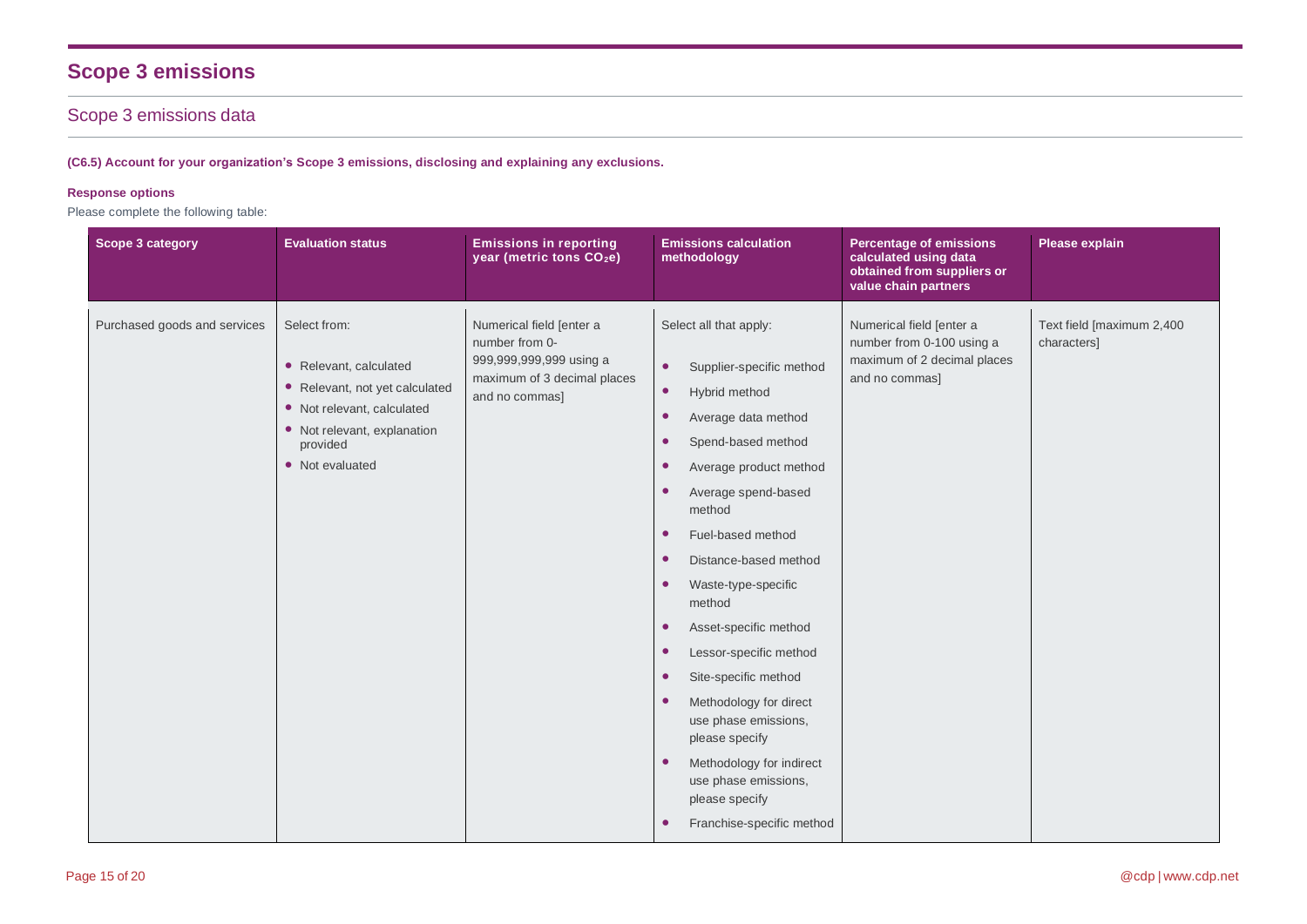|                                                                         |  | Investment-specific<br>$\bullet$<br>method<br>Other, please specify<br>$\bullet$ |  |
|-------------------------------------------------------------------------|--|----------------------------------------------------------------------------------|--|
| Capital goods                                                           |  |                                                                                  |  |
| Fuel-and-energy-related<br>activities (not included in<br>Scope 1 or 2) |  |                                                                                  |  |
| Upstream transportation and<br>distribution                             |  |                                                                                  |  |
| Waste generated in operations                                           |  |                                                                                  |  |
| <b>Business travel</b>                                                  |  |                                                                                  |  |
| Employee commuting                                                      |  |                                                                                  |  |
| Upstream leased assets                                                  |  |                                                                                  |  |
| Downstream transportation<br>and distribution                           |  |                                                                                  |  |
| Processing of sold products                                             |  |                                                                                  |  |
| Use of sold products                                                    |  |                                                                                  |  |
| End of life treatment of sold<br>products                               |  |                                                                                  |  |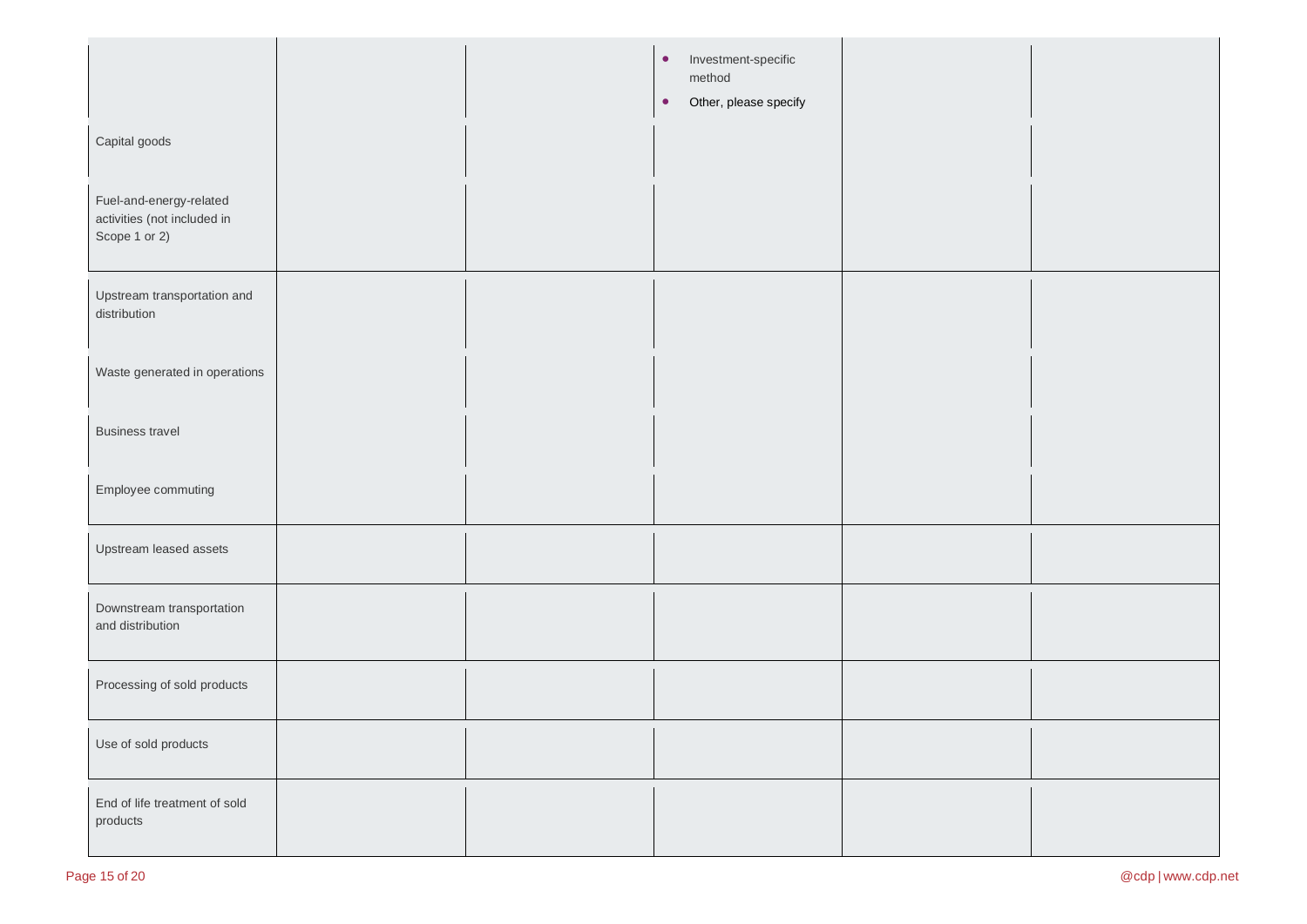| Downstream leased assets                                                                  |  |  |  |
|-------------------------------------------------------------------------------------------|--|--|--|
| Franchises                                                                                |  |  |  |
| Investments [row hidden for FS<br>sector companies, data point<br>requested in C-FS14.1a] |  |  |  |
| Other (upstream)                                                                          |  |  |  |
| Other (downstream)                                                                        |  |  |  |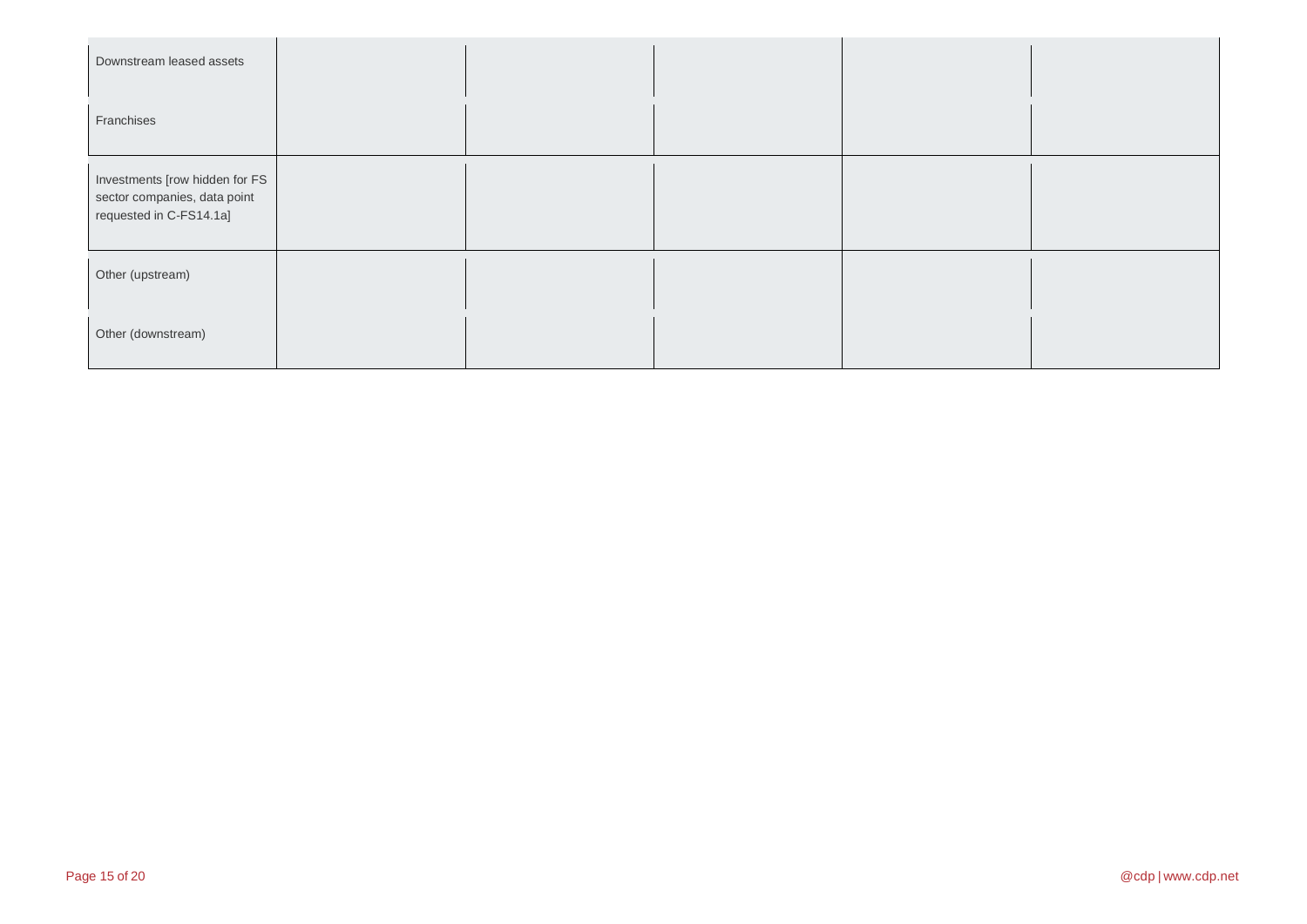## **C6.5 - Scoring criteria**

#### *Supplier Engagement Rating criteria*

The final score for this question is the sum of the individual scores for the first 8 'upstream' rows. Please note the rows 'Other (upstream)' and 'Other (downstream)' are optional - please see the guidance document for further information.

A) Row 1 'Purchased goods and services':

i) Where 'Evaluation status' is:

- 'Relevant, calculated' AND both 'Emissions in reporting year (metric tons CO2e)' and 'Emissions calculation methodology' contain data - 0.5 points

ii) Otherwise - 0 points

#### B) Rows 2 - 8:

i) Where 'Evaluation status' is:

- 'Relevant, calculated' AND both 'Emissions in reporting year (metric tons CO2e)' and 'Emissions calculation methodology' contain data 0.5 points
- 'Not relevant, calculated' AND both 'Emissions in reporting year (metric tons CO2e)' and 'Emissions calculation methodology' contain data 0.5 points
- 'Not relevant, explanation provided' AND 'Explanation' contains data 0.25 points

ii) Where 'Evaluation status' is:

- 'Relevant, not yet calculated' OR 'Not evaluated' – 0 points

iii) Otherwise - 0 points

| Numerator | Denominator |  |  |
|-----------|-------------|--|--|
|           |             |  |  |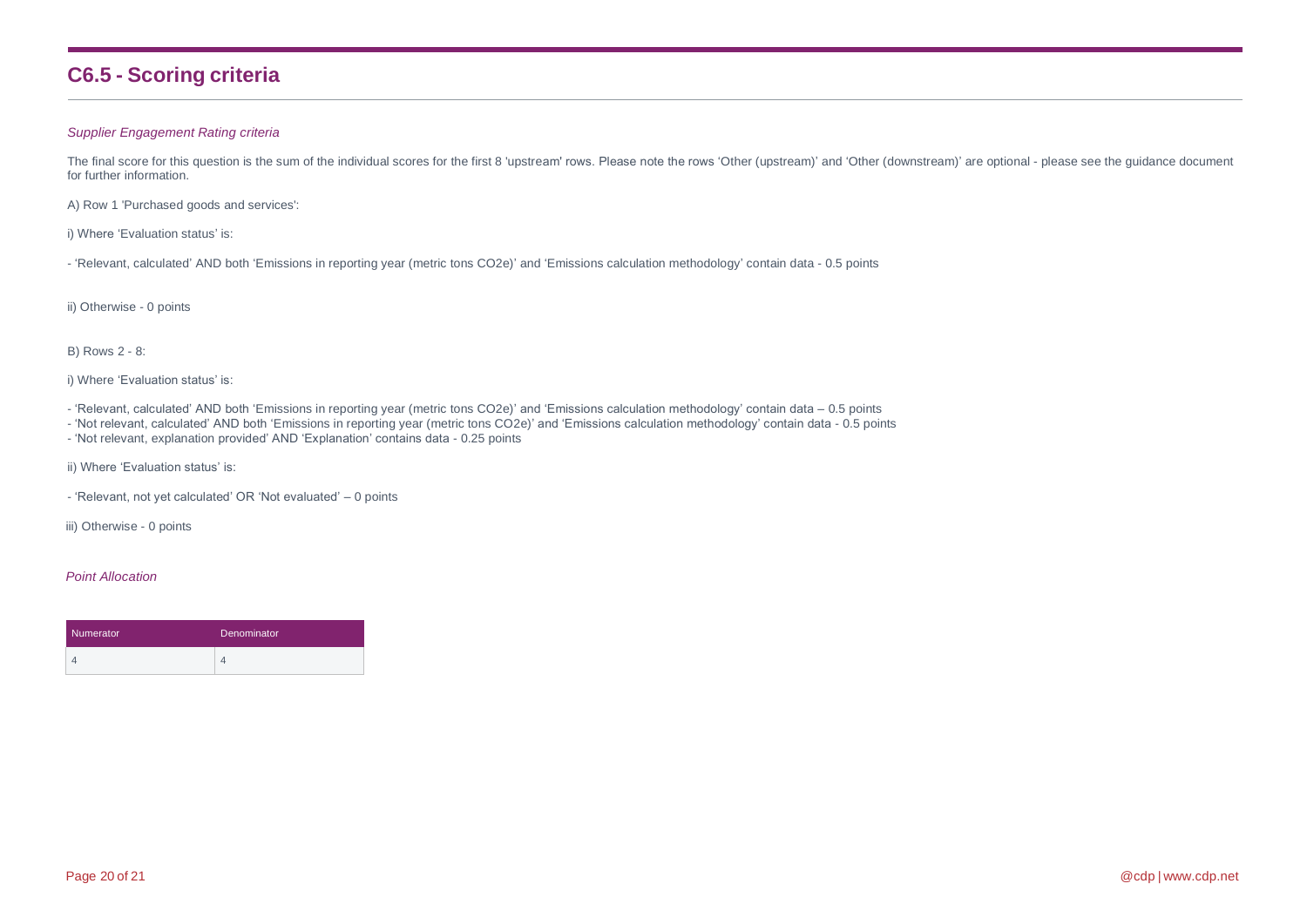## **Verification**

## Scope 3 emissions verification

#### **(C10.1) Indicate the verification/assurance status that applies to your reported emissions**

#### **Response options**

Please complete the following table:

| <b>Scope</b>                             | <b>Verification/assurance status</b>                                                                                                             |
|------------------------------------------|--------------------------------------------------------------------------------------------------------------------------------------------------|
| Scope 1                                  | Select from:<br>No emissions data provided                                                                                                       |
|                                          | No third-party verification or assurance<br>Third-party verification or assurance process in place                                               |
|                                          |                                                                                                                                                  |
| Scope 2 (location-based or market-based) | Select from:<br>No emissions data provided<br>No third-party verification or assurance<br>Third-party verification or assurance process in place |
| Scope 3                                  | Select from:<br>No emissions data provided<br>No third-party verification or assurance<br>Third-party verification or assurance process in place |

## **C10.1 Scoring criteria**

#### *Supplier Engagement Rating criteria*

In row 'Scope 3'

A) 'Third-party verification or assurance process in place' in the column 'Verification/assurance status' – 1 point

OR

B) 'No third-party verification or assurance' OR 'No emissions data provided' in the column 'Verification/assurance status' – 0 points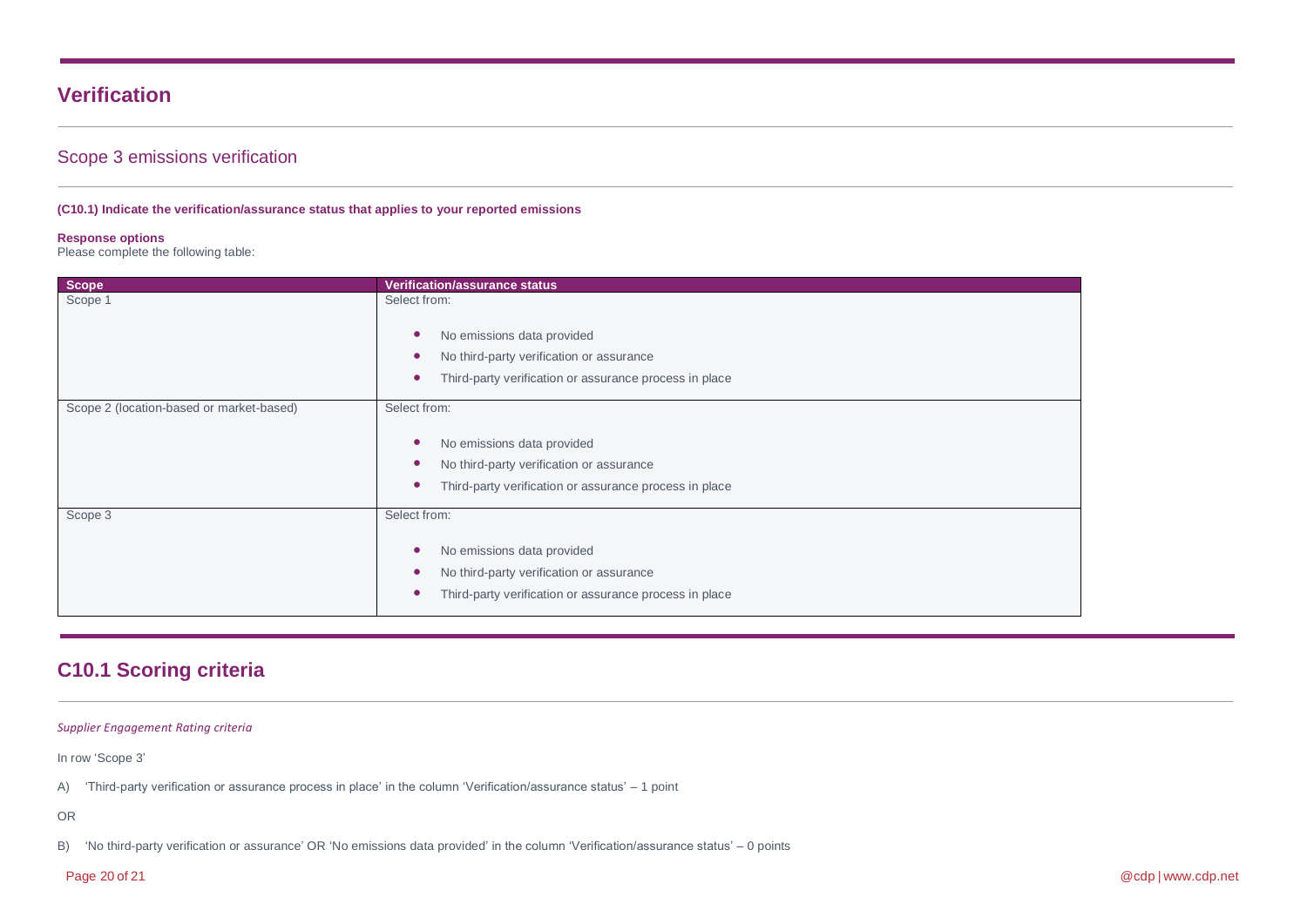#### *Point Allocation*

| Numerator | Denominator |
|-----------|-------------|
|           |             |

## **SupplierEngagement**

## Value chain engagement

#### **(C12.1) Do you engage with your value chain on climate-related issues?**

#### **Response options**

Select all that apply from the following options:

- Yes, our suppliers
- Yes, our customers
- Yes, our investee companies [Financial services only]
- Yes, other partners in the value chain
- No, we do not engage

## **C12.1 - Scoring criteria**

#### *Supplier Engagement Rating criteria*

i) 'Yes, our suppliers' is selected - 1 point

Please note, an organization must indicate it engages with its suppliers in C12.1 in order to obtain a Supplier Engagement Rating higher than a D.

If multiple options including 'No, we do not engage' are selected – 0 points

| Disclosure numerator | Disclosure denominator |
|----------------------|------------------------|
|                      |                        |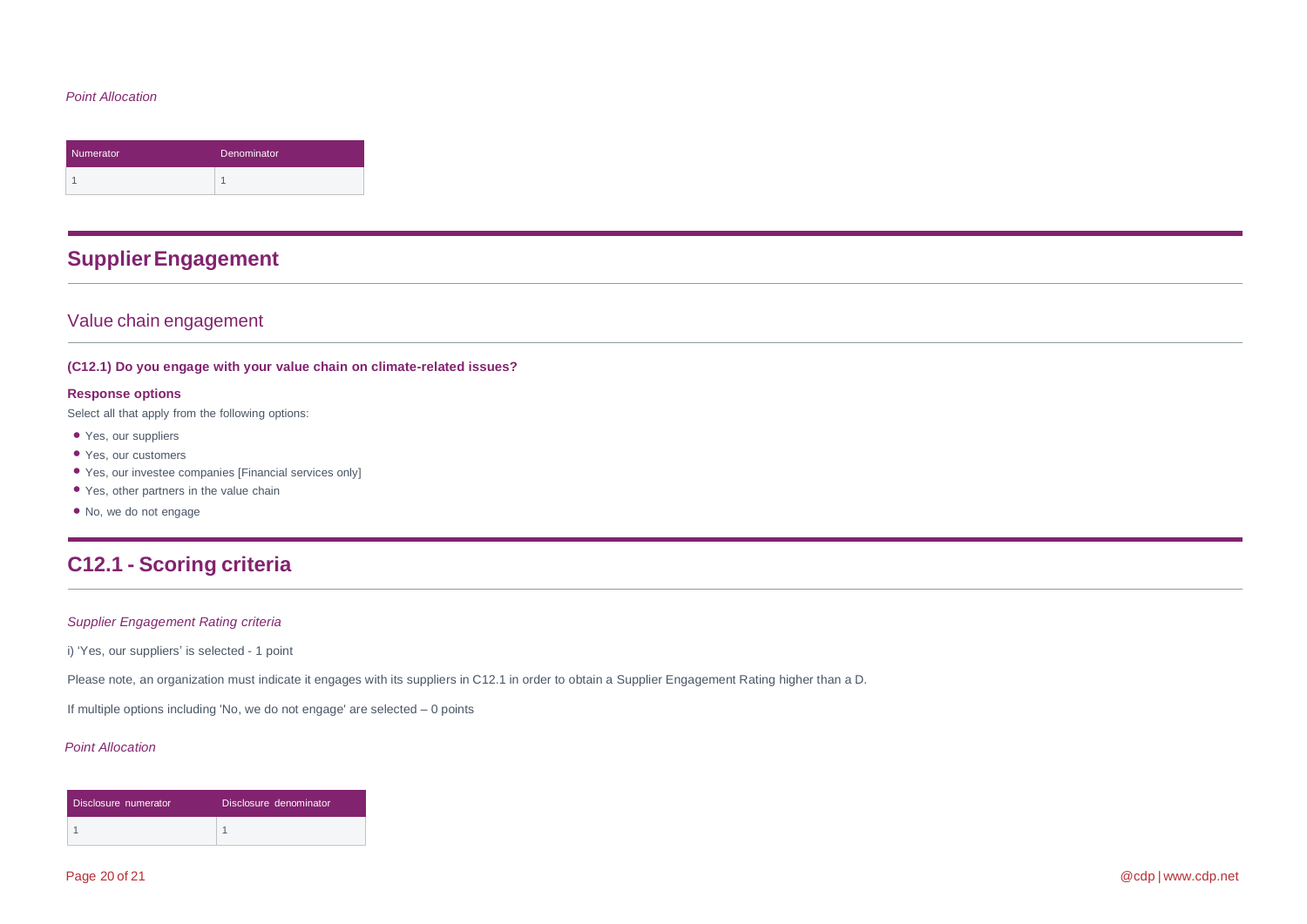#### **(C12.1a) Provide details of your climate-related supplier engagement strategy.**

### **Question dependencies**

This question only appears if you select "Yes, our suppliers" in response to C12.1.

#### **Response options**

Please complete the following table. You are able to add rows by using the "Add Row" button at the bottom of the table

| Type of engagement                                                                                                                                                                                                                                 | <b>Details of</b><br>engagement                                                                                                                                                                                                                                                                                                                                                                                                                                                                                                                                                         | % of suppliers by<br>number                                                                    | % total procurement<br>spend (direct and<br>indirect)                                          | % of supplier-related<br><b>Scope 3 emissions</b><br>as reported in C6.5                       | <b>Rationale for the</b><br>coverage of your<br>engagement | Impact of<br>engagement,<br>including measures<br>of success | <b>Comment</b>                           |
|----------------------------------------------------------------------------------------------------------------------------------------------------------------------------------------------------------------------------------------------------|-----------------------------------------------------------------------------------------------------------------------------------------------------------------------------------------------------------------------------------------------------------------------------------------------------------------------------------------------------------------------------------------------------------------------------------------------------------------------------------------------------------------------------------------------------------------------------------------|------------------------------------------------------------------------------------------------|------------------------------------------------------------------------------------------------|------------------------------------------------------------------------------------------------|------------------------------------------------------------|--------------------------------------------------------------|------------------------------------------|
| Select from:<br>• Information<br>collection<br>(understanding<br>supplier behavior)<br>• Engagement &<br>incentivization<br>(changing supplier<br>behavior)<br>• Innovation &<br>collaboration<br>(changing markets)<br>• Other, please<br>specify | Select all that apply:<br>Information collection<br>(understanding<br>supplier behavior)<br>• Collect climate<br>change and carbon<br>information at least<br>annually from<br>suppliers<br>• Other, please<br>specify<br>Engagement &<br>incentivization<br>(changing supplier<br>behavior)<br>$\bullet$ Run an<br>engagement<br>campaign to<br>educate suppliers<br>about climate<br>change<br>• Climate change<br>performance is<br>featured in supplier<br>awards scheme<br>• Offer financial<br>incentives for<br>suppliers who<br>reduce your<br>operational<br>emissions (Scopes | Percentage field [enter<br>a percentage from 0-<br>100 using a maximum<br>of 2 decimal places] | Percentage field [enter<br>a percentage from 0-<br>100 using a maximum<br>of 2 decimal places] | Percentage field [enter<br>a percentage from 0-<br>100 using a maximum<br>of 2 decimal places] | Text field [maximum<br>2,400 characters]                   | Text field [maximum<br>2,400 characters]                     | Text field [maximum<br>2,400 characters] |
|                                                                                                                                                                                                                                                    | 1 & 2)                                                                                                                                                                                                                                                                                                                                                                                                                                                                                                                                                                                  |                                                                                                |                                                                                                |                                                                                                |                                                            |                                                              |                                          |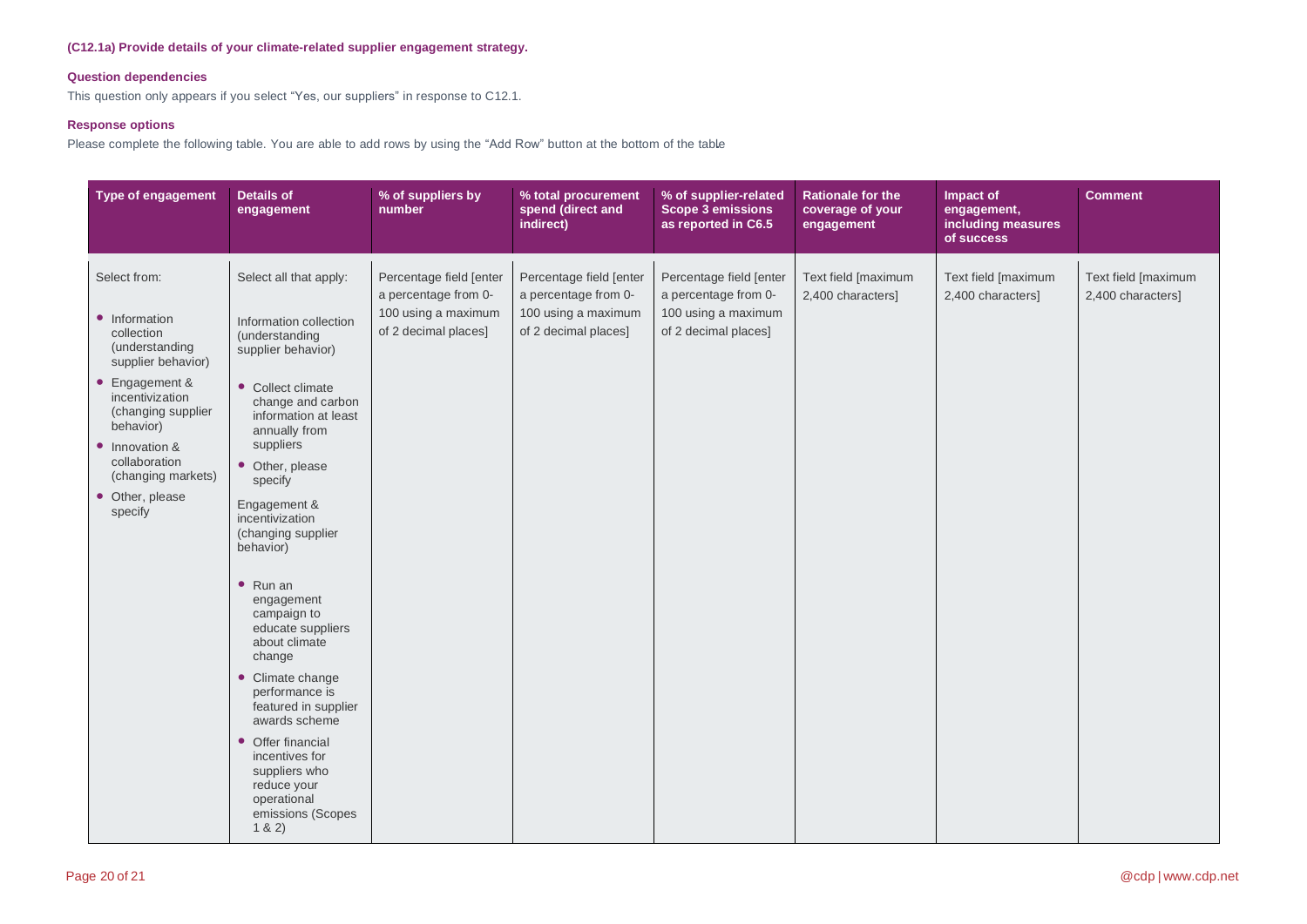| • Offer financial<br>incentives for<br>suppliers who<br>reduce your<br>downstream<br>emissions (Scopes<br>3)          |  |  |  |
|-----------------------------------------------------------------------------------------------------------------------|--|--|--|
| • Offer financial<br>incentives for<br>suppliers who<br>reduce your<br>upstream<br>emissions (Scopes<br>3)            |  |  |  |
| • Other, please<br>specify                                                                                            |  |  |  |
| Innovation &<br>collaboration<br>(changing markets)                                                                   |  |  |  |
| $\bullet$ Run a campaign to<br>encourage<br>innovation to<br>reduce climate<br>impacts on<br>products and<br>services |  |  |  |
| • Other, please<br>specify                                                                                            |  |  |  |

#### [Add Row]

## **C12.1a - Scoring criteria**

### *Supplier Engagement Scoring criteria*

If:

- i) Column '% of suppliers by number' is complete 0.25 points
- ii) Column '% of total procurement spend (direct and indirect)' OR '% Scope 3 emissions as reported in C6.5' is complete 0.25 points
- iii) Column 'Type of engagement' is complete 0.25 points
- iv) Column 'Details of engagement' is complete 0.25 points

#### AND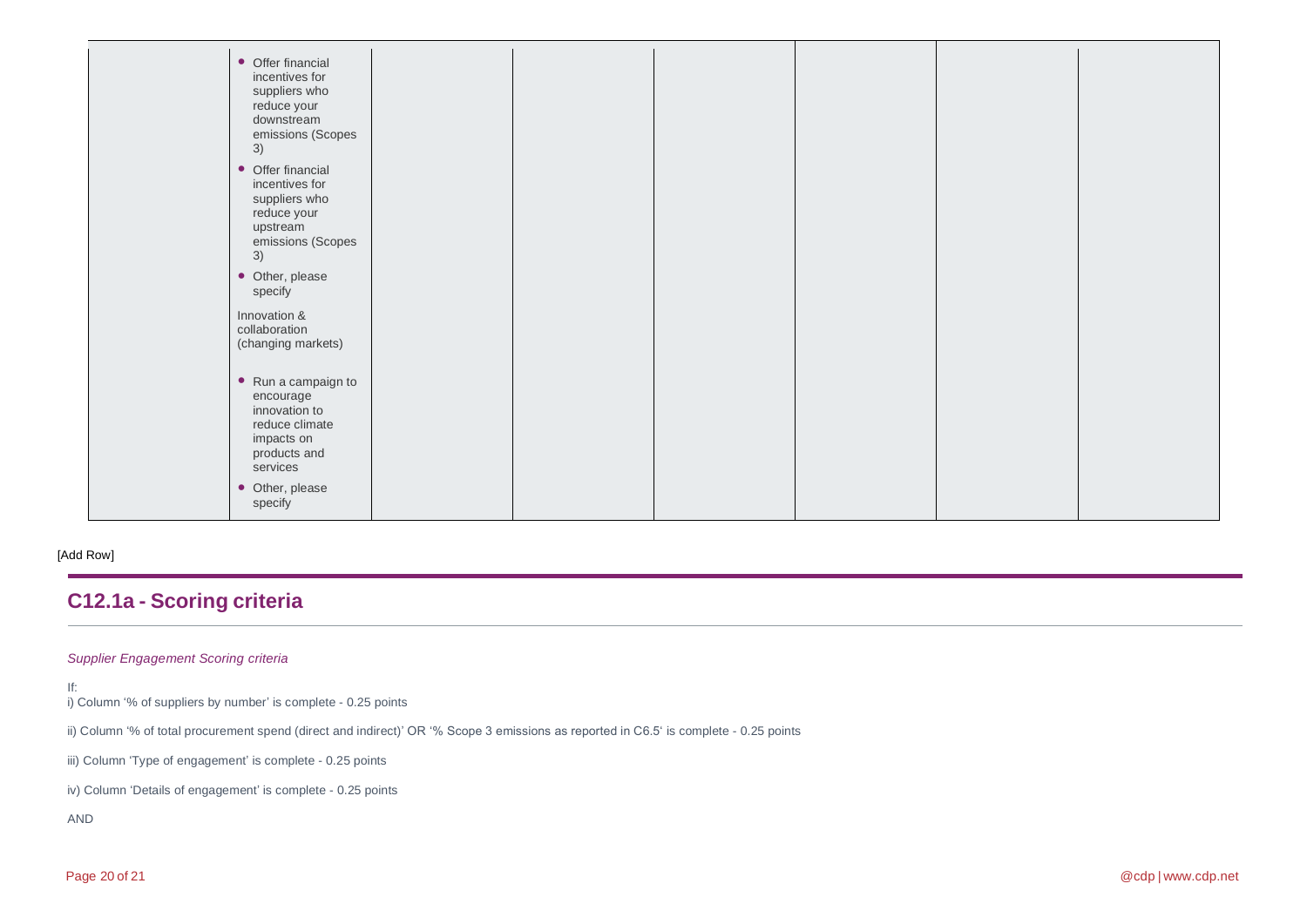- v) 'Information collection (understanding supplier behavior)' has been selected in 'Type of engagement' column AND
	- a) '0' has been entered in '% of total procurement spend (direct and indirect)' OR '% Scope 3 emissions as reported in C6.5' column 0 points; OR
	- b) A number higher than 0 has been entered in the '% total procurement spend (direct and indirect)' OR '% Scope 3 emissions as reported in C6.5' column 4 points; OR
	- c) A number higher than 49 has been entered in the '% total procurement spend (direct and indirect)' OR '% Scope 3 emissions as reported in C6.5' column 8 points;

#### OR

- vi) 'Engagement & incentivization (changing supplier behavior)' has been selected in 'Type of engagement' column AND
	- a) '0' has been entered in '% of total procurement spend (direct and indirect)' OR '% Scope 3 emissions as reported in C6.5' column 0 points; OR
		- b) A number higher than 0 has been entered in the '% total procurement spend (direct and indirect)' OR '% Scope 3 emissions as reported in C6.5' column 4 points; OR
	- c) A number higher than 39 has been entered in the '% total procurement spend (direct and indirect)' OR '% Scope 3 emissions as reported in C6.5' column 8 points

#### OR

- vii) 'Innovation & collaboration (changing markets)' has been selected in 'Type of engagement' column AND
	- a) '0' has been entered in '% of total procurement spend (direct and indirect)' OR '% Scope 3 emissions as reported in C6.5' column 0 points; OR
	- b) a number higher than 0 has been entered in the '% total procurement spend (direct and indirect)' OR '% Scope 3 emissions as reported in C6.5' column 6 points; OR c) a number higher than 39 has been entered in the '% total procurement spend (direct and indirect)' OR '% Scope 3 emissions as reported in C6.5' column - 8 points

In order to score points for criteria v) - viii), full points must have been achieved for criteria i), ii), iii) and iv).

Rows in which 'Other, please specify' has been selected in the column 'Type of engagement' will not be considered eligible for scoring.

#### *Point Allocation*

| Numerator | Denominator |
|-----------|-------------|
| -9        | 9           |

## **Climate Change Score**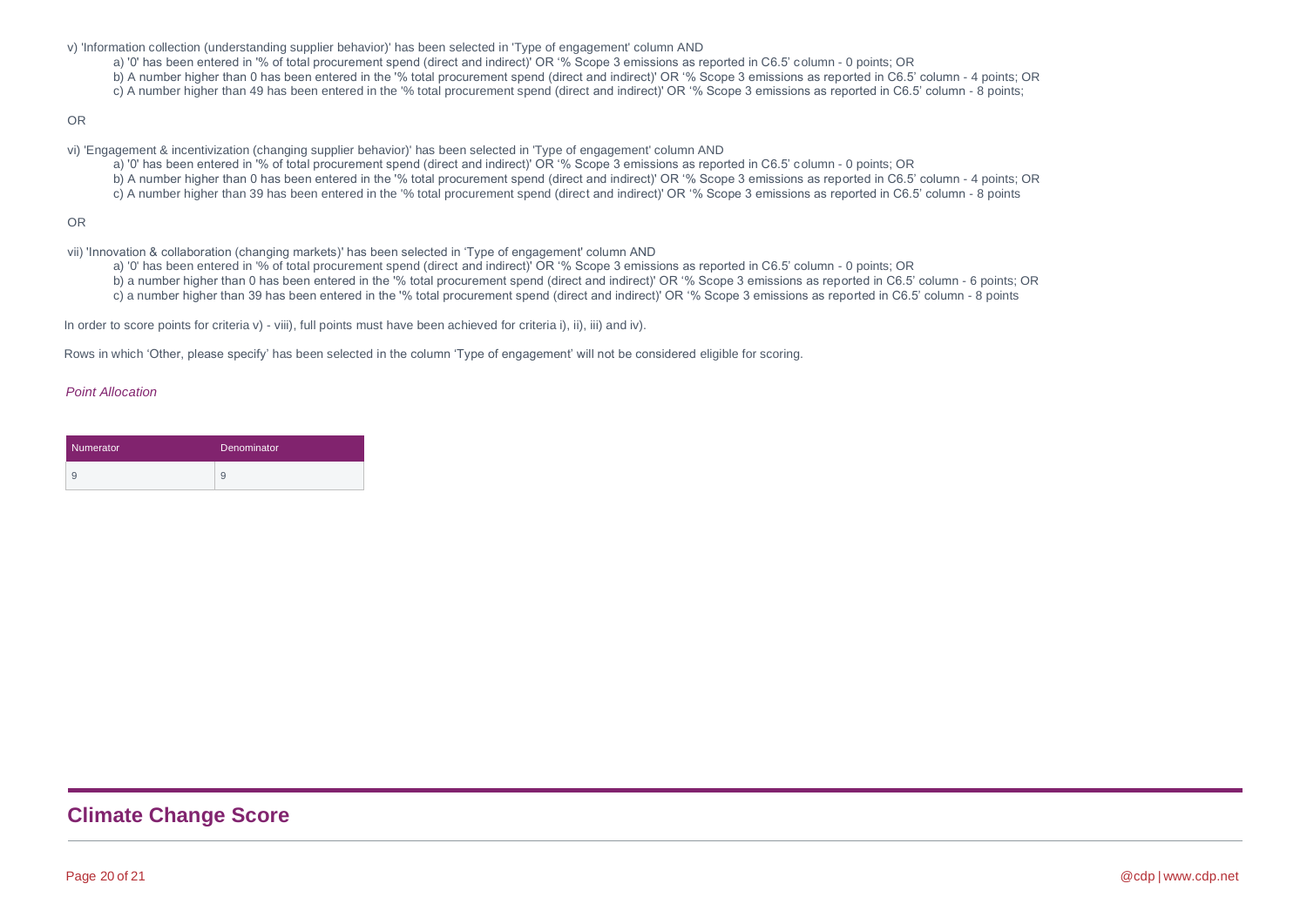**(C1-C14) Points will be received based on the companies' 2022 CDP climate change score.**

## **C1-C14 - Scoring criteria**

### *Supplier Engagement Rating criteria*

Points are awarded by overall 2022 CDP climate change score as follows:

A - 10 points;

A- - 9 points;

B - 6 points;

B- - 5 points;

C - 4 points;

C- 3 points; D - 2 points;

D- - 1 point;

F - 0 points.

| Numerator | <b>Denominator</b> |
|-----------|--------------------|
| 10        | 10                 |